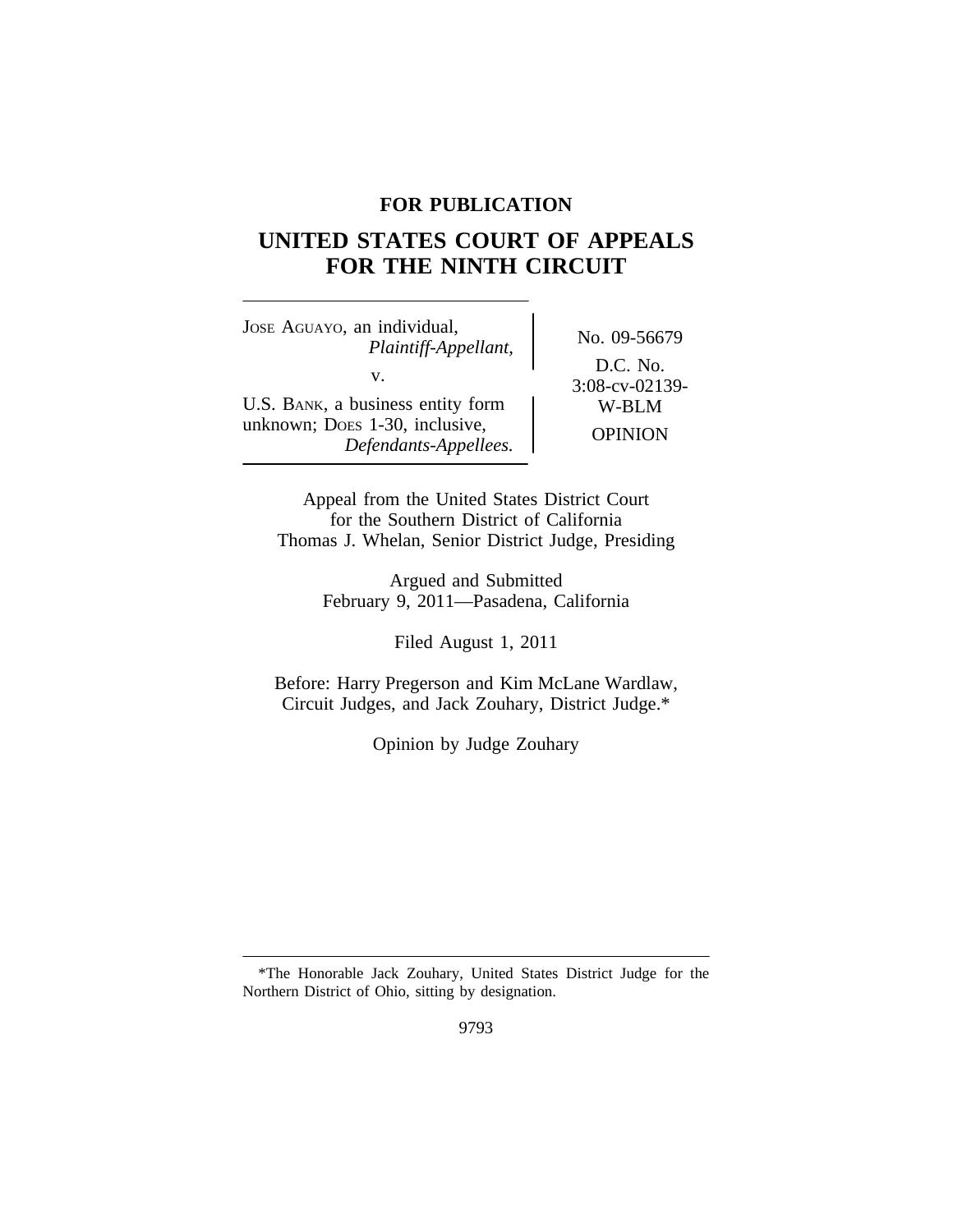# **COUNSEL**

F. Paul Bland (argued), Claire Prestel, Melanie Hirsch; Public Justice P.C., Washington. D.C., Leslie A. Brueckner, Public Justice P.C., Oakland, California, Andrew J. Ogilvie, Carol M. Brewer, Anderson, Ogilvie & Brewer LLP, San Francisco, California, Michael E. Lindsey, San Diego, California, for plaintiff-appellant Jose Aguayo.

James R. McGuire (argued), Rita F. Lin, Morrison & Foerster LLP, San Francisco, California, Sylvia Rivera, Morrison & Foerster LLP, Los Angeles, California, for defendant-appellee U.S. Bank.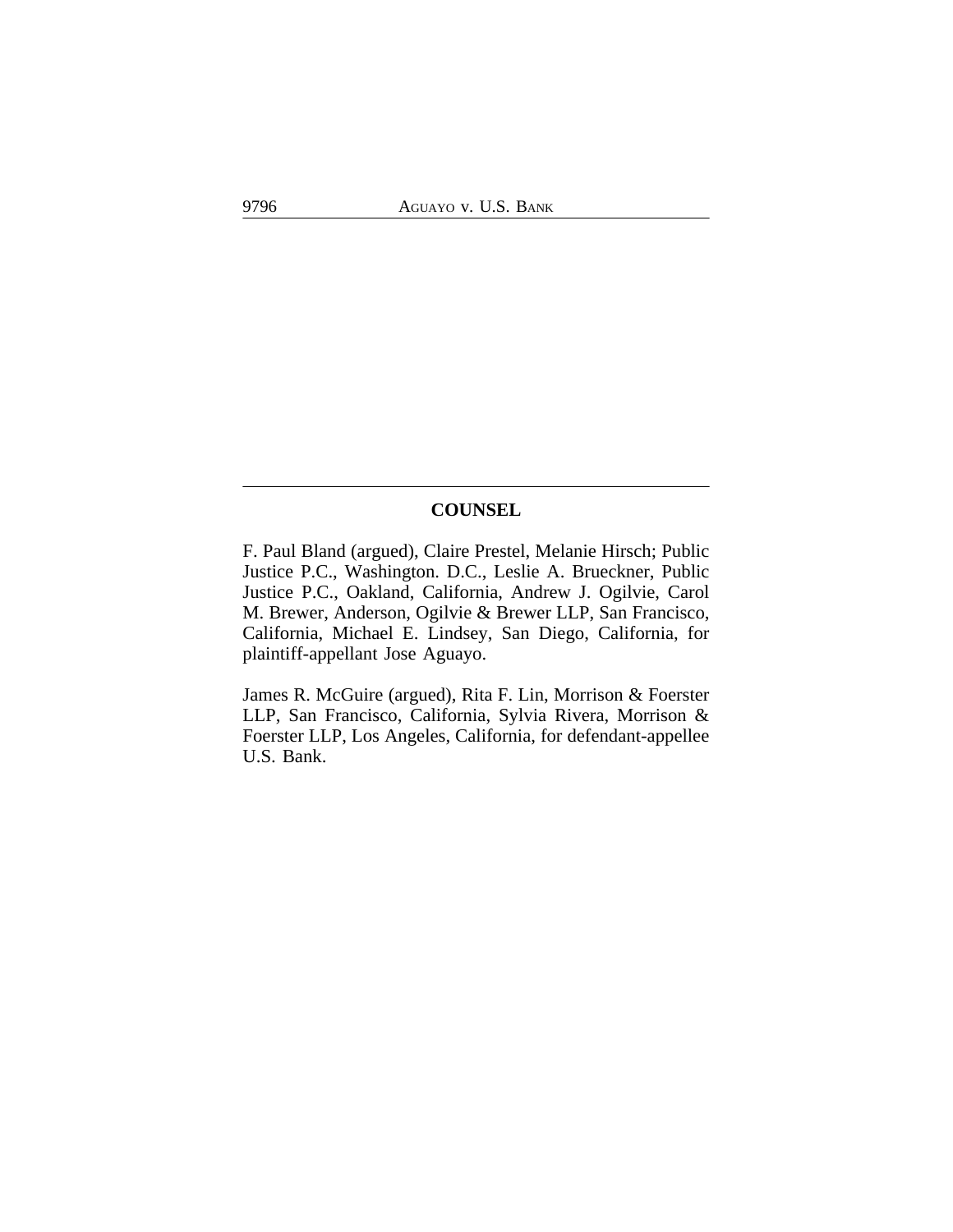#### **OPINION**

#### ZOUHARY, District Judge:

### **INTRODUCTION**

Jose Aguayo ("Aguayo") appeals the district court's grant of Defendant U.S. Bank N.A.'s ("U.S. Bank") motion to dismiss. Aguayo claims U.S. Bank violated a section of California's Rees-Levering Act that requires a car loan lender to provide certain post-repossession notices to a defaulting borrower prior to selling the repossessed car. If the lender fails to provide the required notices, the lender is barred from collecting any remaining deficiency after the car is sold. Aguayo argues that because the notices he received from U.S. Bank did not contain all the information required under the relevant section of the Rees-Levering Act, U.S. Bank is barred from collecting any deficiency. U.S. Bank argues the Rees-Levering post-repossession notice requirements are preempted by the National Bank Act ("NBA") and its regulations. Because the Rees-Levering Act sections at issue are directed toward debt collection and are therefore not preempted by the NBA, we reverse.

#### **I. FACTUAL AND PROCEDURAL BACKGROUND**

#### **A. Factual Background**

In August 2003, Aguayo purchased a Ford Expedition from the Star Ford dealership in Glendale, California. Like many car buyers, Aguayo financed the purchase of the Expedition through the dealership. Aguayo signed a standard Retail Installment Sale Contract ("RIC") that detailed the financing terms of his purchase. Shortly after the purchase, and unbeknownst to Aguayo, Star Ford assigned the RIC to U.S. Bank.

A few years later, Aguayo fell behind on his car payments, defaulted on the loan, and U.S. Bank repossessed the Expedi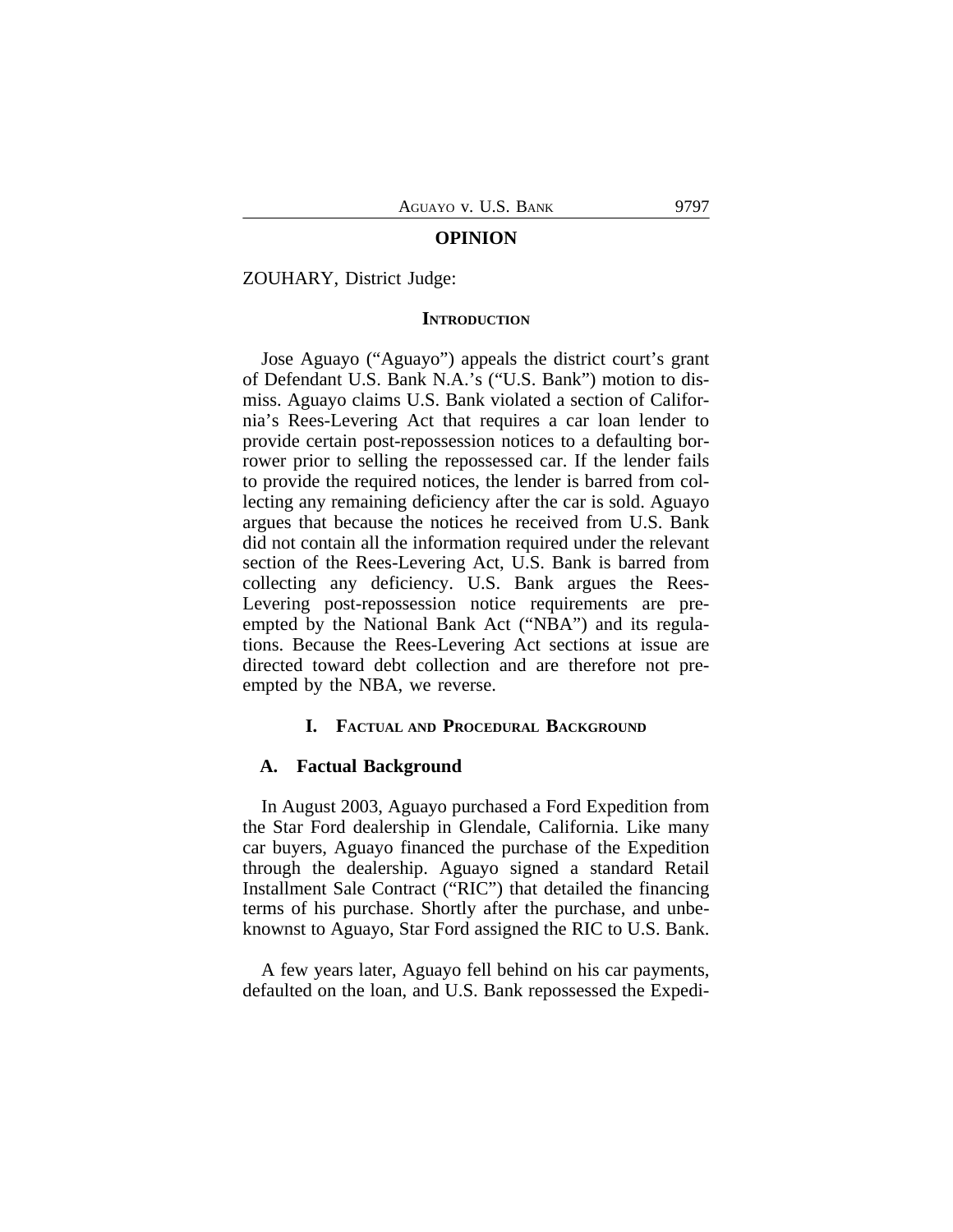tion. Aguayo does not dispute U.S. Bank's right to purchase the RIC from Star Ford and assume the contract terms as an assignee, nor does Aguayo challenge U.S. Bank's repossession of the car.

After the Expedition was repossessed in August 2007, U.S. Bank sent Aguayo a "Notice of Our Plan to Sell Property" which stated the car would be sold sometime after September 3, 2007. Enclosed with the Notice were two other documents. The first was a "Request for Extension" by which Aguayo could request a ten-day extension of the deadline to redeem the car. The second document was a "California Redemption Letter with an Extension Agreement Accompanied." The Letter provided details about the amount of Aguayo's overdue payments and the total amounts due for Aguayo to either redeem the car or reinstate the contract. The Letter also contained a conspicuous notice, located at the bottom of the page and written in bold, all capital letters, that stated Aguayo may be subject to suit and liability for any deficiencies if U.S. Bank's sale of the car was not sufficient to satisfy the balance of the contract. The Letter, while closely tracking, did not contain all the information required under the Rees-Levering Act.

After sending the August 2007 Notice, U.S. Bank eventually sold the Expedition when Aguayo did not redeem the car. Because the sale proceeds were not sufficient to satisfy the contract, U.S. Bank sought to recover the deficiency from Aguayo. In response, Aguayo filed the lawsuit that forms the basis for this appeal.

# **B. Procedural Background**

Aguayo filed his original action in California state court on behalf of himself and a proposed class of other similarly situated California consumers. Using the California Unfair Competition Law ("UCL") as a procedural vehicle, Aguayo alleges U.S. Bank's failure to provide post-repossession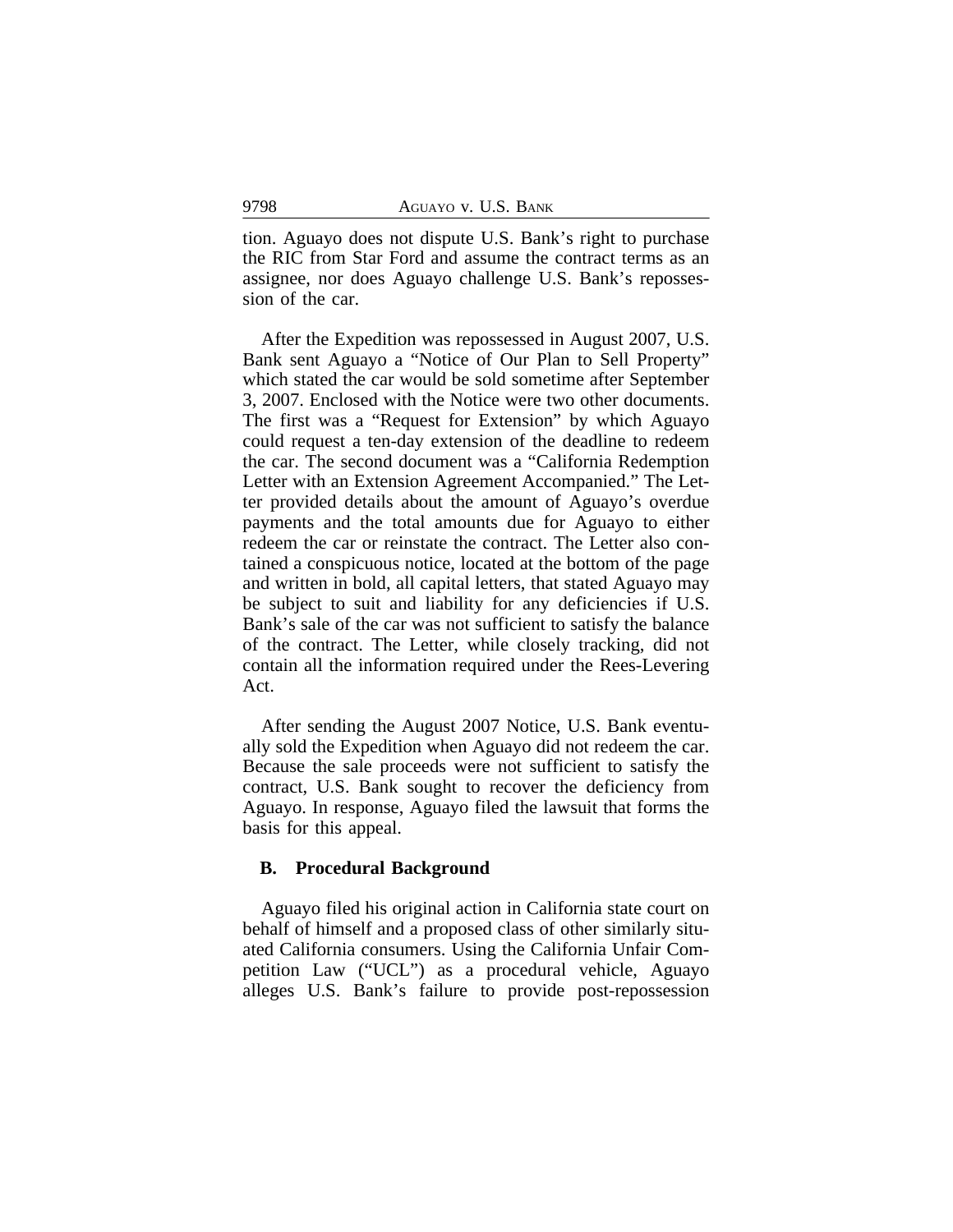AGUAYO V. U.S. BANK 9799

notices in accordance with certain sections of the Rees-Levering Act constituted unlawful, unfair, and fraudulent practices under the three prongs of the UCL. Aguayo further argues that U.S. Bank forfeited its right to collect any deficiency debt under California law by failing to comply with the Rees-Levering Act's post-repossession notice requirements. Accordingly, Aguayo claims U.S. Bank's demands for deficiency payments were improper and requests monetary relief for himself and similar deficiency claims paid by the proposed class in the last four years. Aguayo also seeks injunctive relief to prevent U.S. Bank from making improper deficiency claims in the future.

U.S. Bank timely removed the action, asserting that the requested relief for the proposed class would satisfy the removal requirements under the Class Action Fairness Act, 28 U.S.C. § 1332(d)(2)(A). U.S. Bank then moved to dismiss the case, arguing the NBA and regulations promulgated by the Office of the Comptroller of the Currency ("OCC") preempt the California Rees-Levering Act notice provisions. U.S. Bank claims the requirements interfere with its federal authority to carry on the business of banking free from state-law restrictions. Furthermore, because Aguayo's cause of action under the UCL was predicated on the alleged Rees-Levering Act violation, U.S. Bank argues Aguayo's entire claim should be dismissed.

The district court dismissed the case, finding the Rees-Levering Act repossession notice requirements were expressly preempted by the NBA and OCC regulations. *Aguayo v. U.S. Bank*, 658 F. Supp. 2d 1226, 1235 (S.D. Cal. 2009).

# **II. JURISDICTION AND STANDARD OF REVIEW**

The district court had jurisdiction under 28 U.S.C. §§ 1332(d)(2) and 1441(a). We have jurisdiction pursuant to 28 U.S.C. § 1291. We review *de novo* a district court's dismissal for failure to state a claim under Federal Civil Rule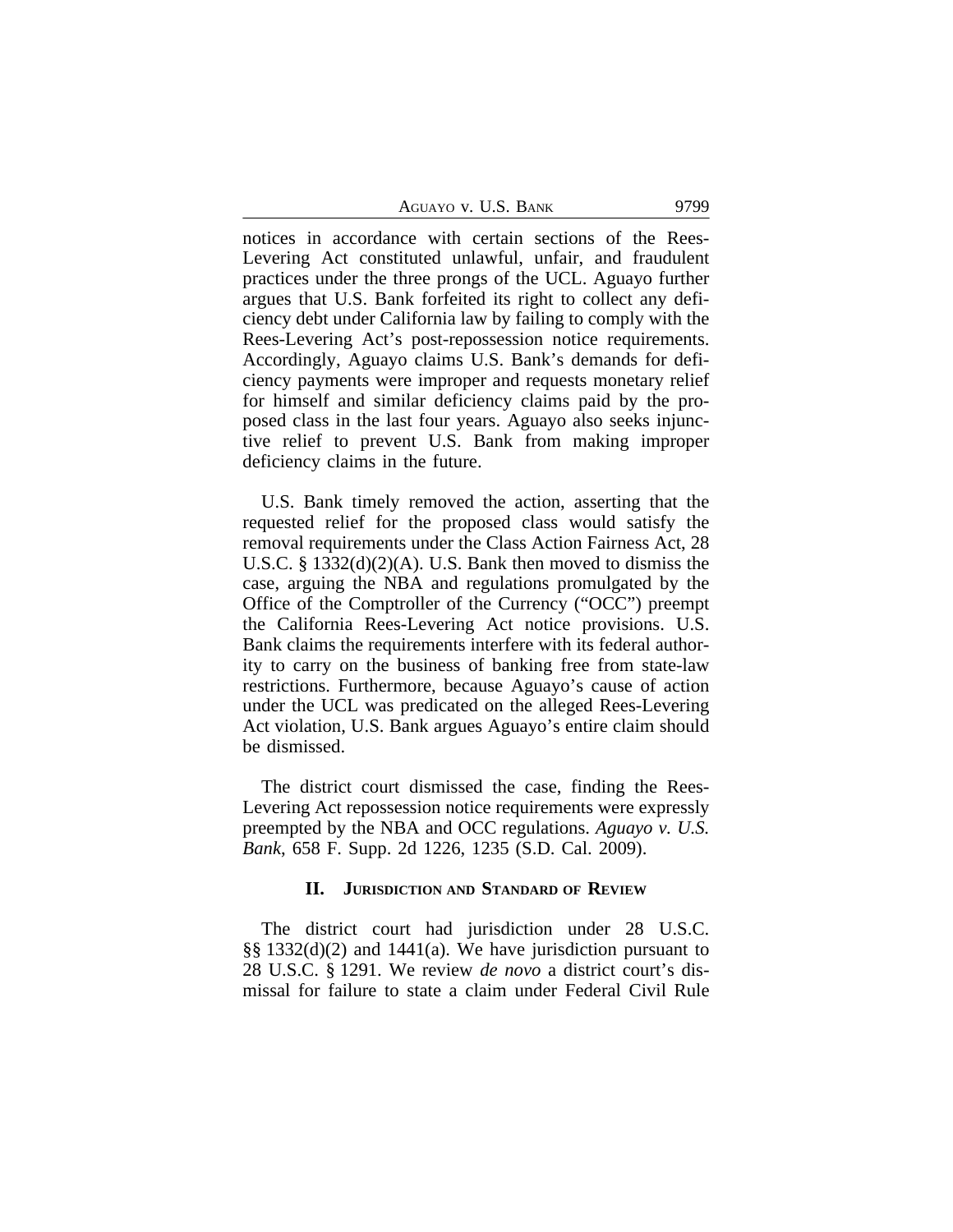9800 AGUAYO v. U.S. BANK

12(b)(6). *Nw. Envtl. Def. Ctr. v. Brown*, 640 F.3d 1063, 1069 (9th Cir. 2011). "Questions of statutory interpretation are reviewed *de novo*, as are questions of preemption." *Lopez v. Wash. Mut. Bank*, 302 F.3d 900, 903 (9th Cir. 2002) (citations omitted); *see also Toumajian v. Frailey*, 135 F.3d 648, 652 (9th Cir. 1998) ("[P]reemption is also a question of law reviewed *de novo*."). A complaint must not be dismissed unless it appears beyond doubt that the plaintiff can prove no set of facts in support of the claim that would entitle the plaintiff to relief. *Homedics, Inc. v. Valley Forge Ins. Co.*, 315 F.3d 1135, 1138 (9th Cir. 2003). All allegations of material fact in Aguayo's Complaint are taken as true and construed in the light most favorable to Aguayo as the non-moving party. *Parks Sch. of Bus., Inc. v. Symington*, 51 F.3d 1480, 1484 (9th Cir. 1995).

#### **III. DISCUSSION**

There are "two cornerstones" of preemption jurisprudence. *Wyeth v. Levine*, 555 U.S. 555, 129 S. Ct. 1187, 1194 (2009). "First, 'the purpose of Congress is the ultimate touchstone in every pre-emption case.' " *Id.* (quoting *Medtronic, Inc. v. Lohr*, 518 U.S. 470, 485 (1996)). Second, "[i]n all preemption cases, and particularly in those in which Congress has 'legislated . . . in a field which the States have traditionally occupied,'... we 'start with the assumption that the historic police powers of the States were not to be superseded by the Federal Act unless that was the clear and manifest purpose of Congress.' " *Id.* at 1194-95 (quoting *Lohr*, 518 U.S. at 485).

Aguayo's claims, rooted in California's consumerprotection laws, fall in an area that is traditionally within the state's police powers to protect its own citizens. "Because consumer protection law is a field traditionally regulated by the states, compelling evidence of an intention to preempt is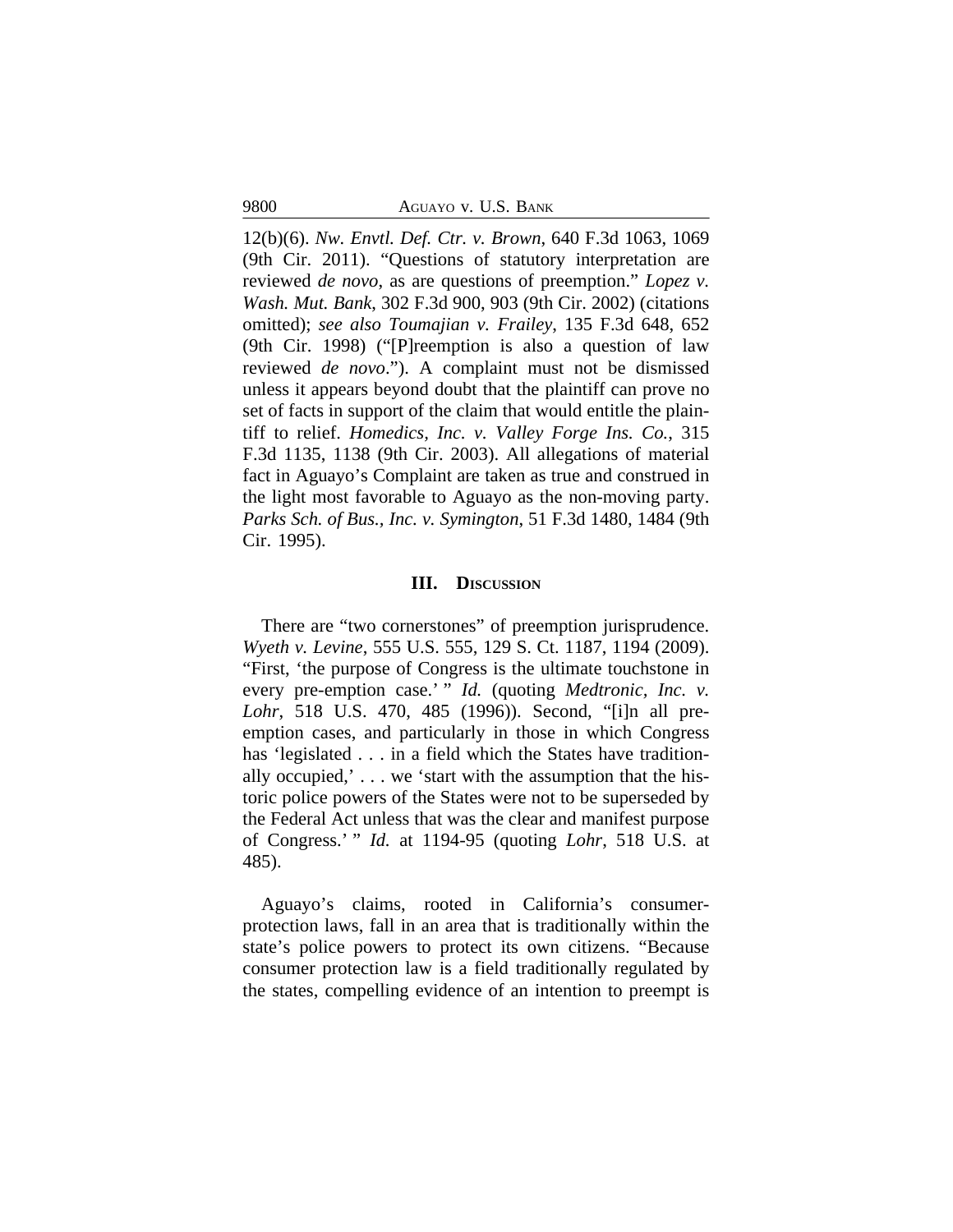required in this area." *Gen. Motors Corp. v. Abrams*, 897 F.2d 34, 41-42 (2d Cir. 1990).**<sup>1</sup>**

This Court has previously expressed three ways a federal law may preempt state law:

First, Congress may preempt state law by so stating in express terms. Second, preemption may be inferred when federal regulation in a particular field is so pervasive as to make reasonable the inference that Congress left no room for the States to supplement it. In such cases of field preemption, the mere volume and complexity of federal regulations demonstrate an implicit congressional intent to displace all state law. Third, preemption may be implied when state law actually conflicts with federal law. Such a conflict arises when compliance with both federal and state regulations is a physical impossibility, or when state law stands as an obstacle to the accomplishment and execution of the full purposes and objectives of Congress.

*Bank of Am.*, 309 F.3d at 558 (internal quotation marks and citations omitted). These three forms of preemption are commonly referred to as express, field, and conflict preemption, respectively. Regardless of the name attached to the type of preemption, the dispositive issue in any federal preemption

**<sup>1</sup>**National bank association entities, such as U.S. Bank, have often been given the benefit of the doubt in preemption questions. Generally, the presumption against preemption is not applicable in the realm of national bank regulation. "[T]he presumption [against preemption] is 'not triggered when the State regulates in an area where there has been a history of significant federal presence.' . . . [B]ecause there has been a 'history of significant federal presence' in national banking, the presumption against preemption of state law is inapplicable." *Bank of Am. v. City & Cnty. of San Francisco*, 309 F.3d 551, 558-59 (9th Cir. 2002) (quoting *United States v. Locke*, 529 U.S. 89, 108 (2000)). The presumption is not material to our decision in this case.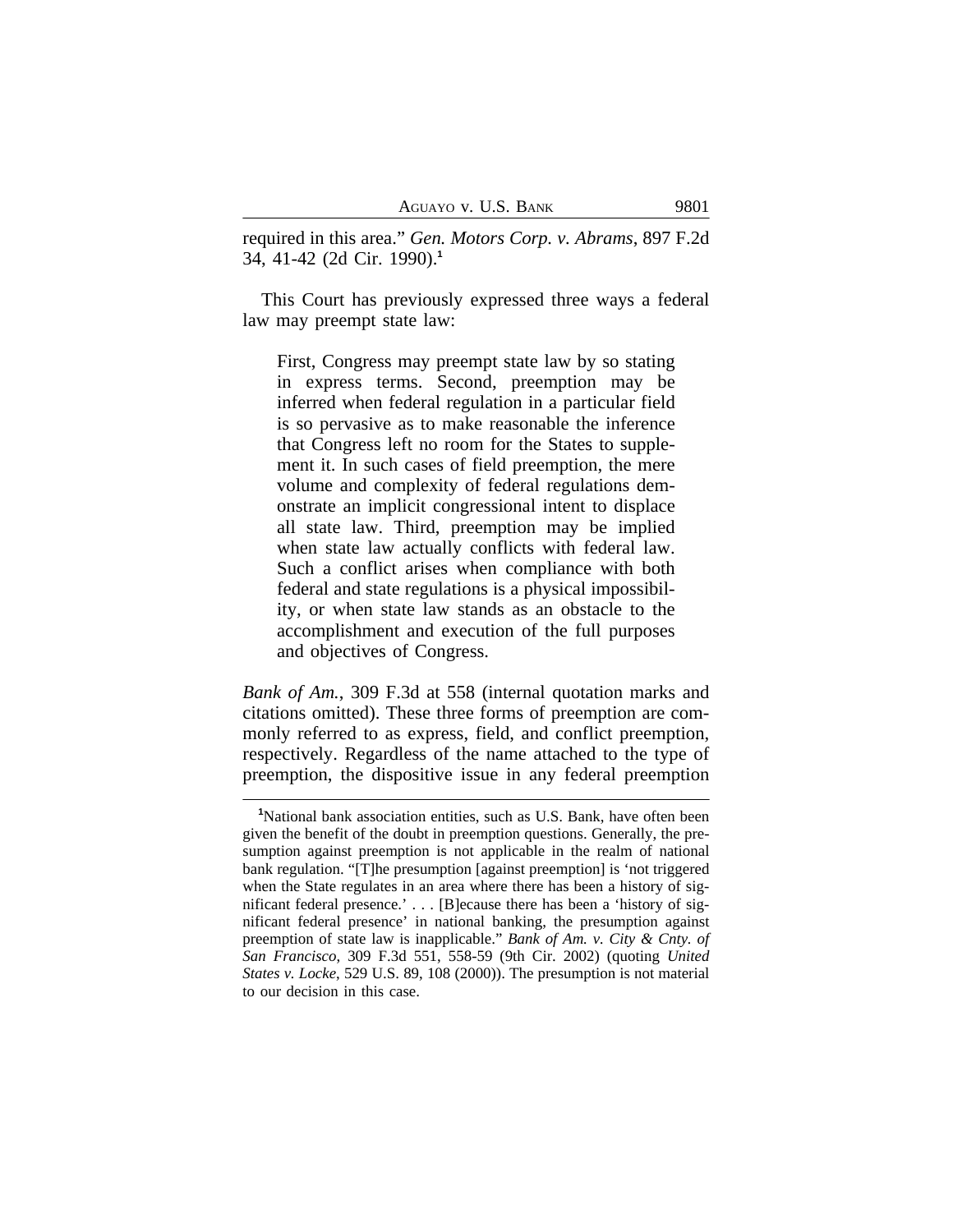question remains congressional intent. *Barnett Bank of Marion Cnty., N.A. v. Nelson*, 517 U.S. 25, 30 (1996). "Did Congress, in enacting the Federal Statute, intend to exercise its constitutionally delegated authority to set aside the laws of a State? If so, the Supremacy Clause requires courts to follow federal, not state, law." *Id.*

The district court relied on express preemption, holding that the post-repossession notices required under the Rees-Levering Act are preempted by regulations promulgated under the NBA by which national banks are exempt from state laws concerning "[d]isclosure and advertising, including laws requiring specific statements, information, or other content to be included in credit application forms, credit solicitations, billing statements, credit contracts, or other creditrelated documents[.]" *Aguayo*, 658 F. Supp. 2d at 1232-33 (quoting 12 C.F.R.  $\S$  7.4008(d)(2)(viii)). Specifically, the district court held the Rees-Levering notice requirements are "disclosures" under the terms of the regulation. *Aguayo*, 658 F. Supp. 2d at 1232 ("The Rees-Levering post-repossession notice standards are undoubtedly disclosure requirements."). The district court then analyzed whether the Rees-Levering notices were "credit-related documents" under the regulation. *Id.* ("The real question is whether the post-repossession notice qualifies as an 'other credit-related document' under section  $7.4008(d)(2)(viii)$ ."). Finding that U.S. Bank's postrepossession notice was "issued . . . during its continuing credit relationship with Aguayo . . . [and is thus] a 'creditrelated document' under section  $7.4008(d)(2)(viii)$ [,]" the district court held the provisions of the Rees-Levering Act requiring specific post-repossession notices are preempted. *Id.* at 1233.

The district court also acknowledged, but refused to apply, the savings clause found in Subsection (e) of the same regulation. *Id.* at 1234. The savings clause explicitly lists state laws that are not preempted, including state laws pertaining to "contracts" and "rights to collect debts." 12 C.F.R.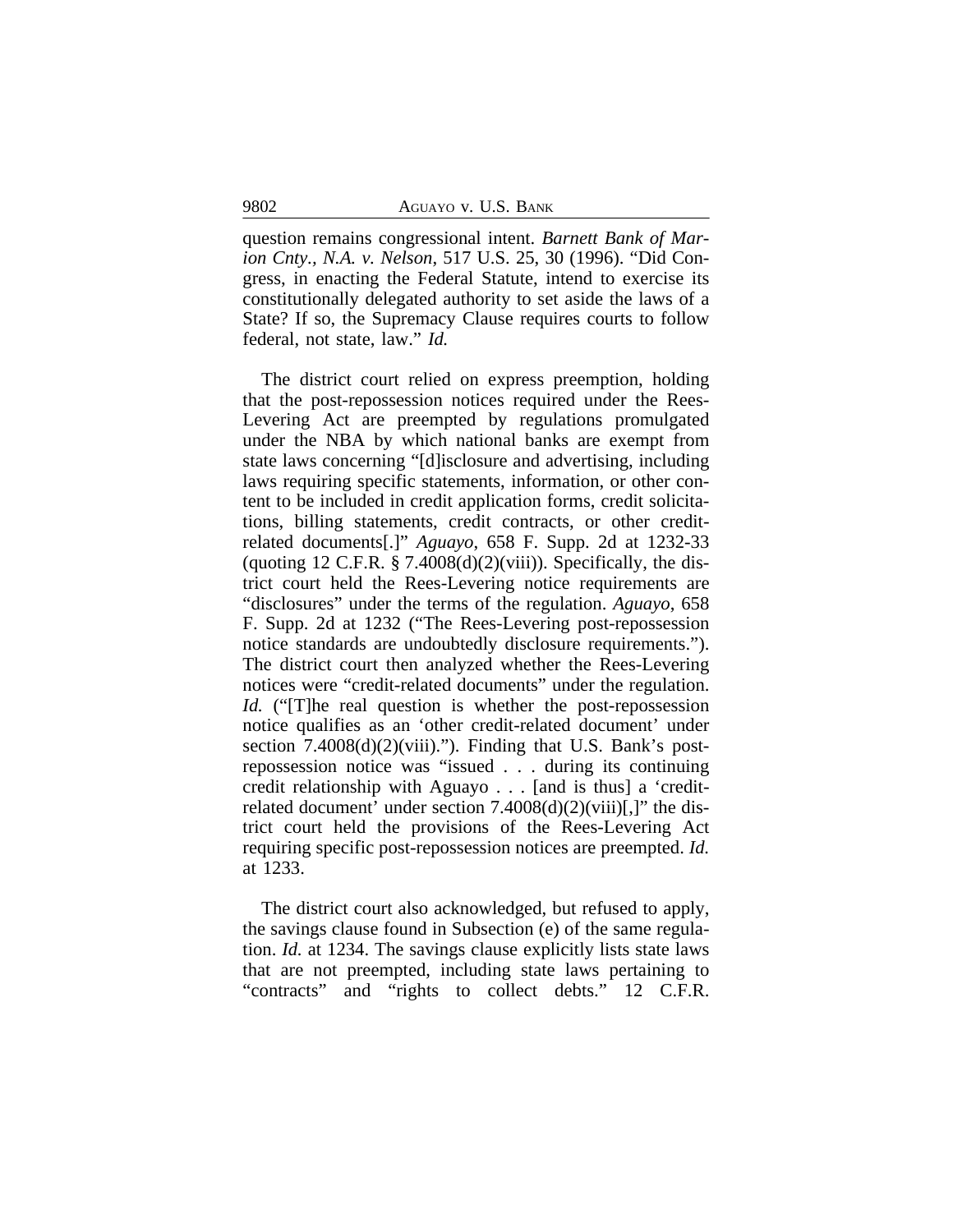§ 7.4008(e)(1), (4). Because the district court erred in refusing to apply the regulation's savings clause, and because the Rees-Levering post-repossession notices are "disclosures" that would not be considered "credit-related documents," we reverse.

#### **A. California's Rees-Levering Act**

California's Rees-Levering Act is a broad statute enacted to protect California motor vehicle purchasers. Comment, *Recent Legislation: The Rees-Levering Motor Vehicle Sales and Finance Act*, 10 UCLA L. Rev. 125, 127 (1962) ("The [Rees-Levering Act] is designed to provide more comprehensive protection for the unsophisticated motor vehicle consumer . . . . ."). The Act contains requirements that are designed to protect a car buyer from excessive charges and requires full disclosure of all items of cost at all points in the life of a vehicle purchase transaction. The Act provides: (1) required disclosure in the conditional sale contract of cash price, fees, taxes, maximum amount of finance charges, and other dealer-added charges (Cal. Civ. Code § 2982(a)); (2) limitations on security interests that may be created by conditional sale contracts (*id.* § 2984.2); (3) required disclosure of a buyer's right to prepay a vehicle purchase contract without penalty (*id.* § 2982(l)); (4) requirements governing the repossession and resale of vehicles by the seller or contract holder (*id.* §§ 2983.2, 2983.3); and (5) a buyer's remedies when a seller violates the Act (*id.* §§ 2982.7, 2983.1, 2983.8(b)).

The two provisions of the Rees-Levering Act at issue in this appeal are Section 2983.2(a), which lists the detailed information the holder of a purchase contract (the "lender") must provide to the person liable on the purchase contract (the "buyer") *after* the lender has repossessed the motor vehicle, and Section 2983.8(b), which states the lender may not collect a deficiency judgment from the buyer if the disposition of the repossessed motor vehicle did not conform with the provisions of Section 2983. *Id.* §§ 2983.2(a), 2983.8(b). U.S. Bank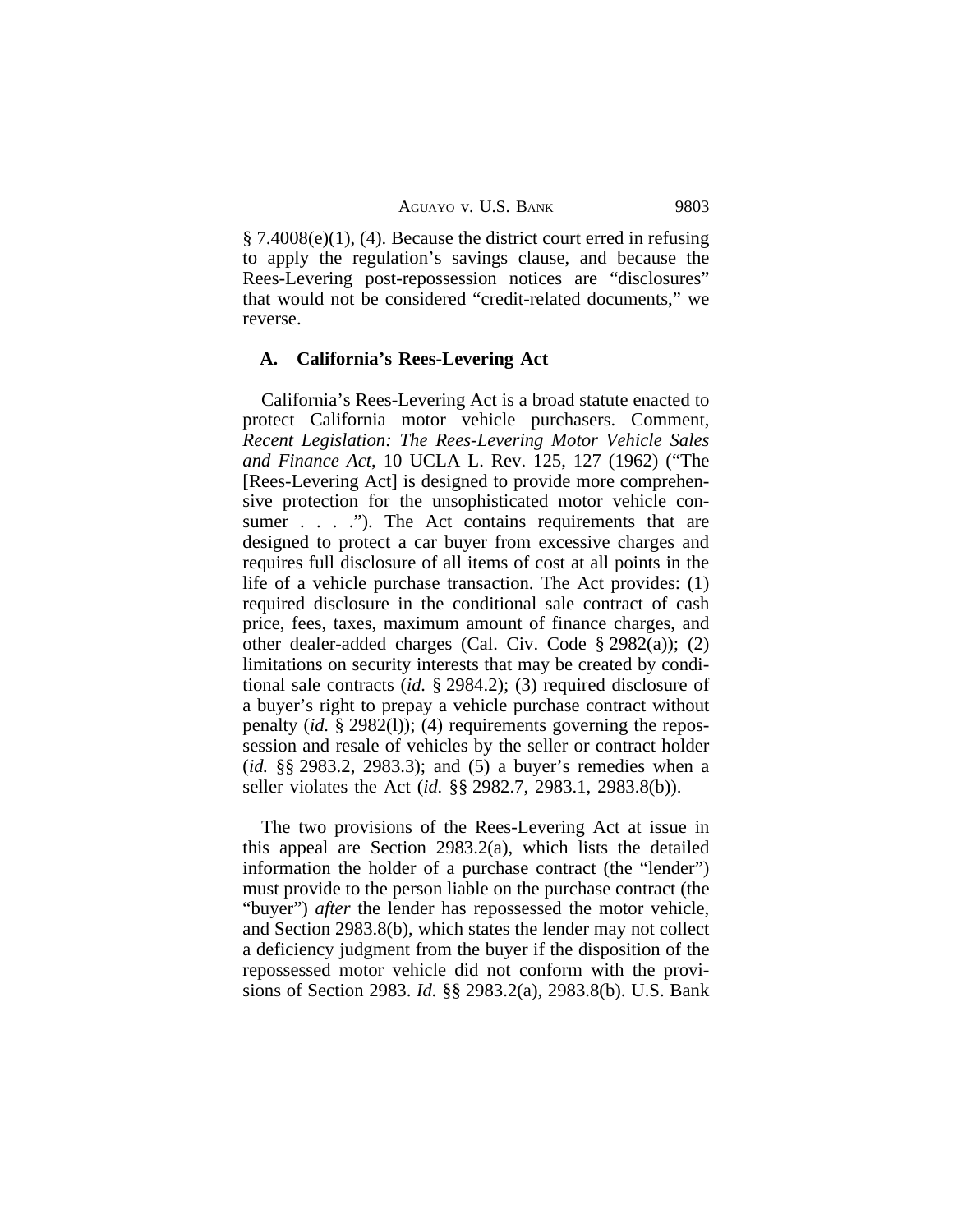does not dispute that the notices sent to Aguayo did not fully comply with Section 2983.2.

#### **B. The NBA and the OCC**

The NBA, as the ultimate statutory authority for national banks, was originally enacted in 1864 to give banks broad authority to exercise "all such incidental powers as shall be necessary to carry on the business of banking." 12 U.S.C. § 24 (Seventh). Congress subsequently delegated the supervision of national banks and the implementation of the NBA to the OCC. 12 U.S.C. § 93a. The OCC's authority includes "prescrib[ing] rules and regulations to carry out the responsibilities of the office." *Id.* This regulatory authority, which carries the same weight as federal statutes, includes interpretation of state law preemption under the NBA. *See Rose v. Chase Manhattan Bank USA*, 396 F. Supp. 2d 1116, 1122 (C.D. Cal. 2005) (citing *La. Pub. Serv. Comm'n v. FCC*, 476 U.S. 355, 369 (1986)).

Under its delegated powers, the OCC has promulgated regulations specifically directed toward identifying which state laws affecting national banks are preempted. *See* OCC, Preemption Final Rule, 69 Fed. Reg. 1916 (2004); 23 OCC Q.J. 28 (Mar. 2004), 2004 WL 2360325. The regulation relevant here is the OCC's determination outlining which state laws affecting non-real estate lending are preempted in favor of federal law and OCC regulations. 12 C.F.R. § 7.4008.

The portions of Section 7.4008 at issue are as follows:

(d) Applicability of state law.

(1) Except where made applicable by Federal law, state laws that obstruct, impair, or condition a national bank's ability to fully exercise its Federally authorized non-real estate lending powers are not applicable to national banks.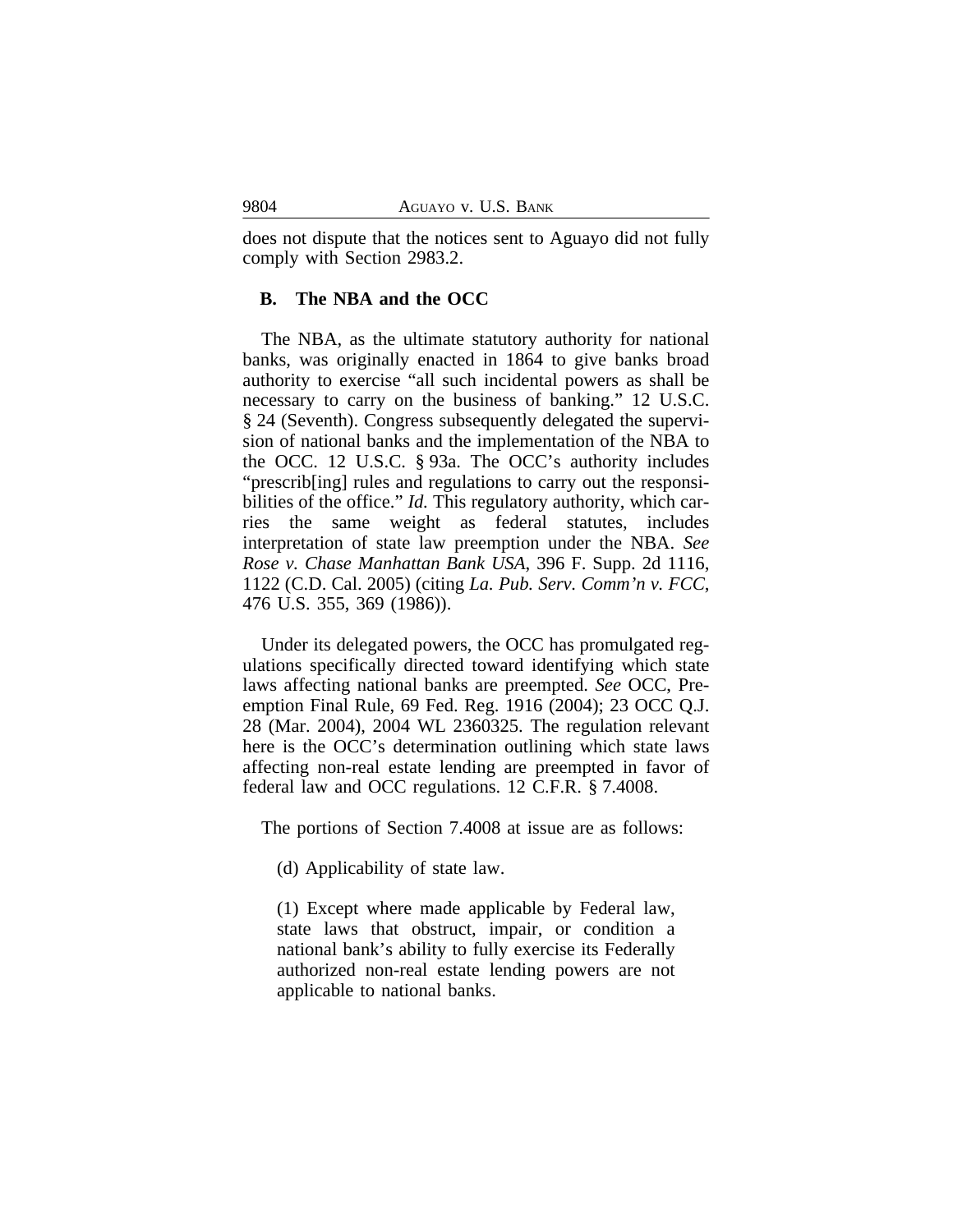(2) A national bank may make non-real estate loans without regard to state law limitations concerning:

. . .

(viii) Disclosure and advertising, including laws requiring specific statements, information, or other content to be included in credit application forms, credit solicitations, billing statements, credit contracts, or other credit-related documents;

. . . .

(e) State laws that are not preempted. State laws on the following subjects are not inconsistent with the non-real estate lending powers of national banks and apply to national banks to the extent that they only incidentally affect the exercise of national banks' non-real estate lending powers:

(1) Contracts;

. . .

(4) Rights to collect debts[.]

12 C.F.R. § 7.4008(d), (e).

# **C. Regulatory Interpretation**

We review questions of statutory interpretation and preemption *de novo*, *Lopez*, 302 F.3d at 903. We begin our review by looking at the district court's decision not to apply the savings clause in Section 7.4008, followed by a review of the express preemption clause that was the basis for the district court's decision.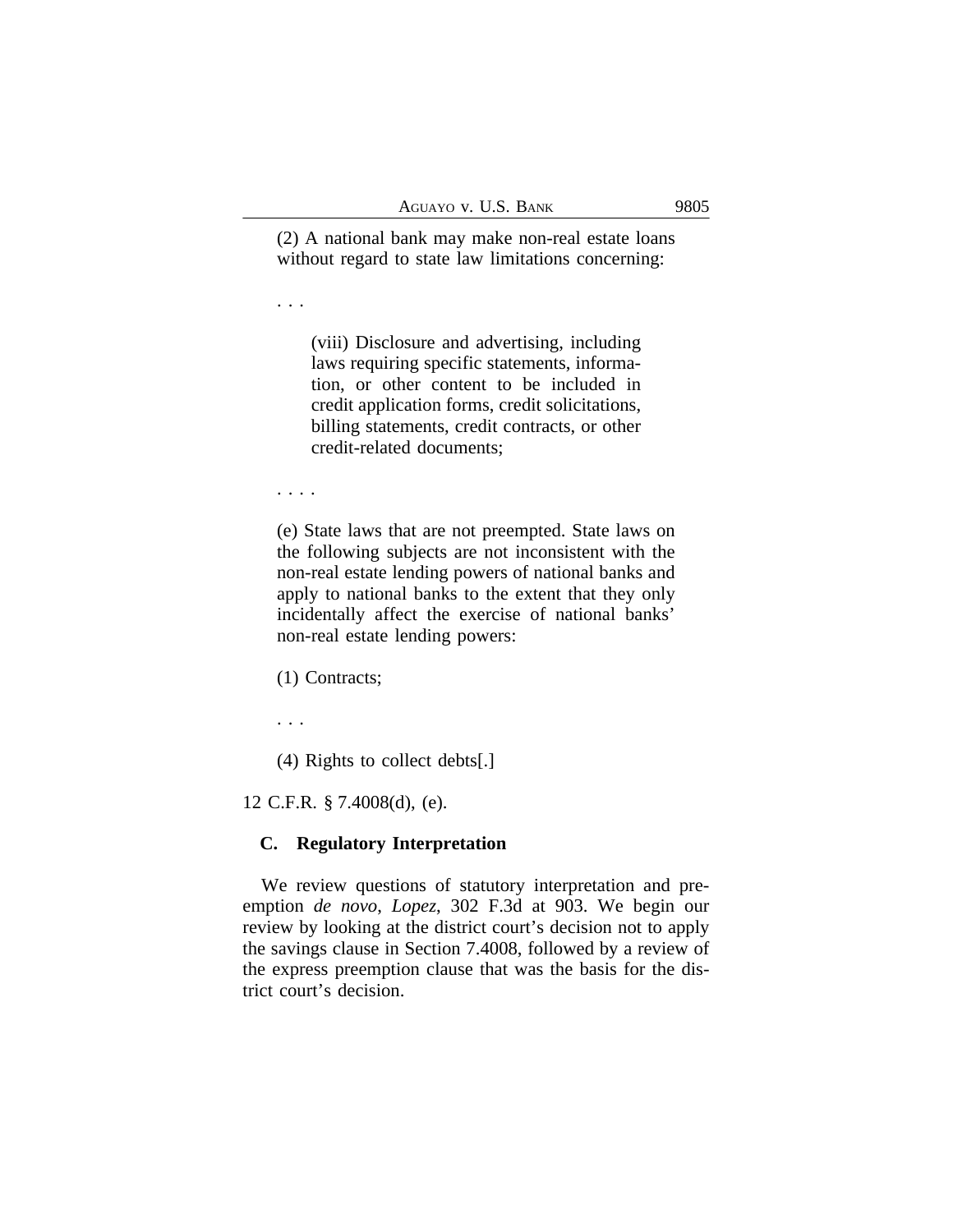### **1.** *Canons of Construction*

A general canon of statutory construction requires the court to review the entirety of the statute. When interpreting a statute, "we must not be guided by a single sentence or member of a sentence, but look to the provisions of the whole law, and to its object and policy." *Pilot Life Ins. Co. v. Dedeaux*, 481 U.S. 41, 51 (1987) (quotations and citations omitted); *see also Boise Cascade Corp. v. U.S. E.P.A.*, 942 F.2d 1427, 1432 (9th Cir. 1991) ("Under accepted canons of statutory interpretation, we must interpret statutes as a whole, giving effect to each word . . ."). This is particularly true when interpreting a statute that includes a savings clause. *Pilot Life Ins. Co.*, 481 U.S. at 47-51; *see also Metro. Life Ins. Co. v. Massachusetts*, 471 U.S. 724, 739-40 (1985) ("The two pre-emption sections, while clear enough on their faces, perhaps are not a model of legislative drafting, for while the general pre-emption clause broadly pre-empts state law, the saving clause appears broadly to preserve the States' lawmaking power over much of the same regulation.").

Unlike statutes, regulations promulgated by federal administrative agencies, such as the OCC, are given deference when the agency chooses to define its own instructions to guide others in interpreting its regulations. "It is settled that courts should give great weight to any reasonable construction of a regulatory statute adopted by the agency charged with the enforcement of that statute." *Clarke v. Secs. Indus. Ass'n*, 479 U.S. 388, 403-04 (1987) (quotation marks and citation omitted). "When the OCC implements a provision of the National Bank Act 'in accord with the legislature's intent,' that interpretation is entitled to deference." *Office of the Comptroller of the Currency v. Spitzer*, 396 F. Supp. 2d 383, 391 (S.D.N.Y. 2005) (citations omitted). When an agency such as the OCC offers an "interpretation of its own regulation [that] reflects its considered views," the court should accept the interpretation if convinced it is not "merely a *post hoc* ratio-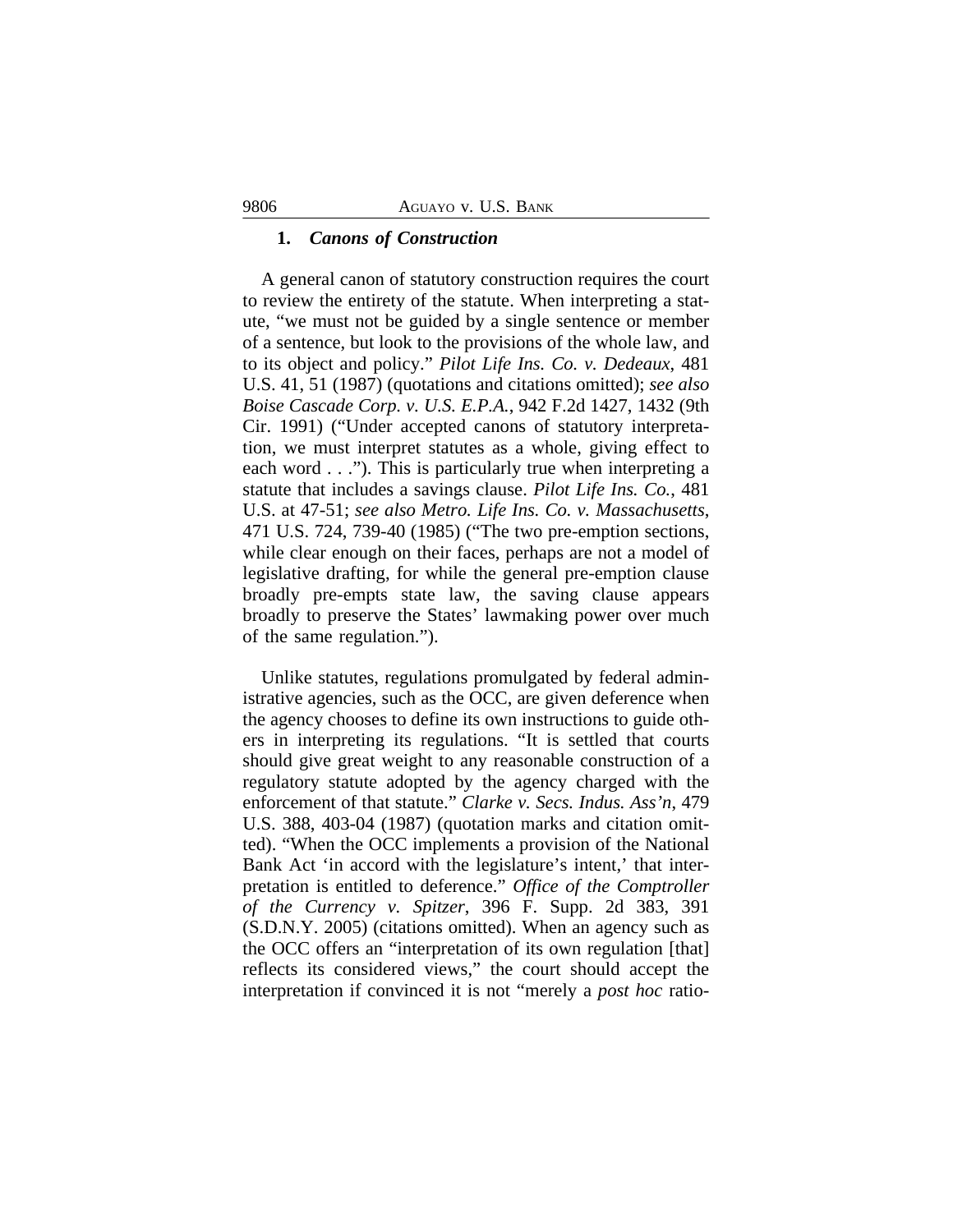AGUAYO V. U.S. BANK 9807

nalization." *Long Island Care at Home, Ltd. v. Coke*, 551 U.S. 158, 171 (2007) (alteration and citation omitted).

Here, however, the OCC has promulgated a preemption regulation but has not specifically instructed how the regulation should be interpreted or applied. Because the OCC failed to provide guidance, the district court looked elsewhere, relying on an Ohio case, *Crespo v. WFS Financial, Inc.*, 580 F. Supp. 2d 614 (N.D. Ohio 2008).

**[1]** *Crespo* looked at a similar issue—whether an Ohio state law requiring certain post-repossession notices was preempted by federal regulation. *Crespo* followed a preemption analysis established by the Office of Thrift Supervision ("OTS"), the regulator for WFS Financial, and found the state law was preempted. *Crespo*, 580 F. Supp. 2d at 622-23. The OTS preemption analysis used in *Crespo*, and by the district court, considers whether the state law under consideration fits within a listed express preemption category. If so, the analysis ends and the savings clause is not considered. The regulation also instructs that any doubt should be resolved in favor of preemption. OTS, Final Rule, 61 Fed. Reg. 50951, 50966-67 (Sept. 30, 1996). The district court found the court's logic in *Crespo* persuasive. *Aguayo*, 658 F. Supp. 2d at 1232-33.

The OTS, the regulator at issue in *Crespo*, acts as the primary regulator for all federal and many state-chartered thrift institutions, including savings banks and savings and loan associations under the authority of the Home Owners' Loan Act ("HOLA"). 12 U.S.C. §§ 1461-1470. While all loosely termed "banks" may look the same to a consumer, there are subtle differences between the regulation of savings and loan institutions and national bank associations, such as U.S. Bank. The primary and dispositive difference, as it relates to this case, is field preemption.

The OTS, unlike the OCC, has explicit full field preemption. *See* 12 C.F.R. § 560.2(a) ("OTS hereby occupies the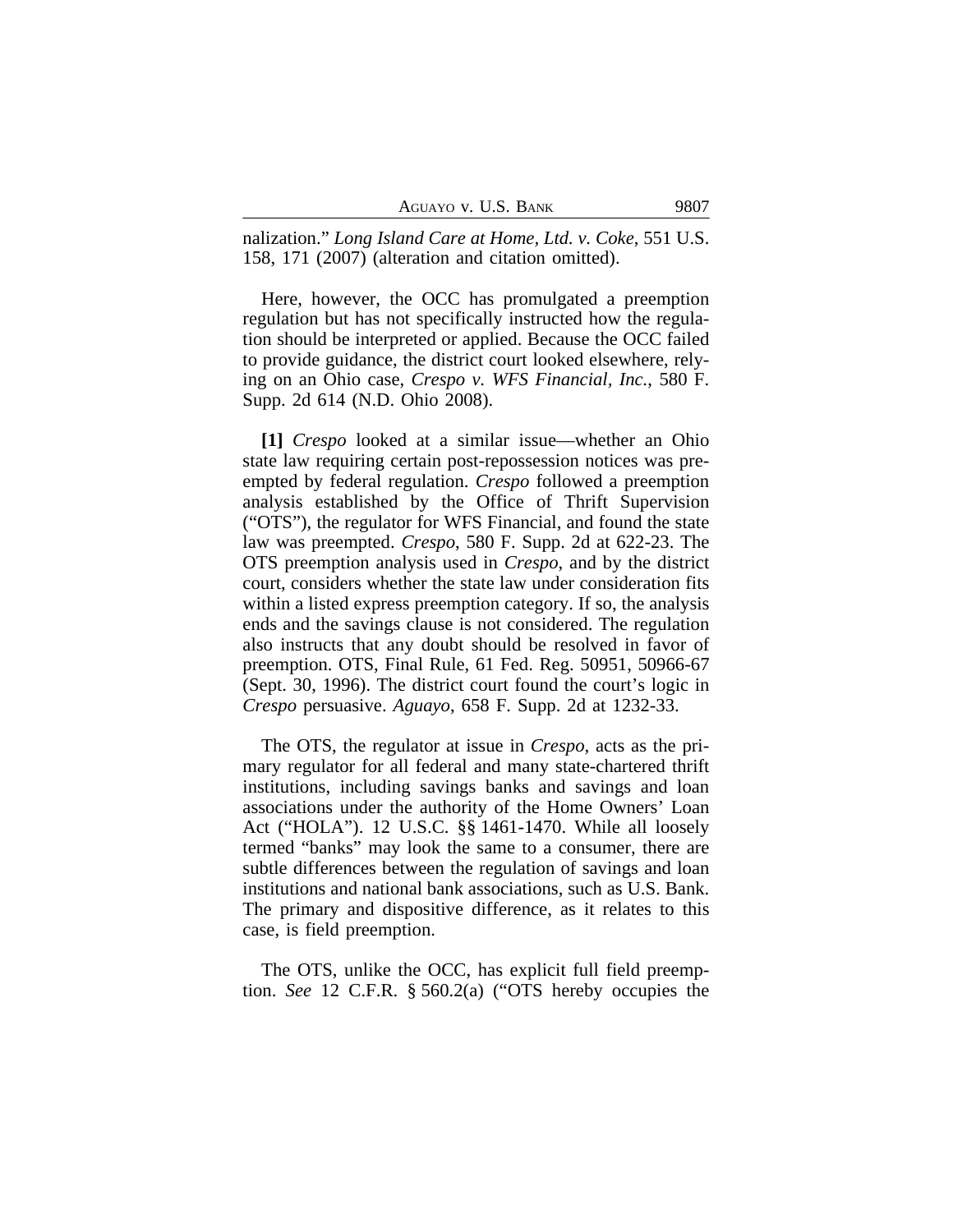9808 AGUAYO v. U.S. BANK

entire field of lending regulation for federal savings associations."). Field preemption, described as "the pinnacle of federal preemption," *Smith v. BAC Home Loans Servicing, LP*, \_\_\_ F. Supp. 2d \_\_\_, 2011 WL 843937, at \*4 (S.D. W. Va. Mar. 11 2011), is a preemption approach "so pervasive that Congress must have intended to leave *no room* for the states to supplement it." *City of Charleston, S.C. v. A Fisherman's Best, Inc.*, 310 F.3d 155, 169 (4th Cir. 2002) (emphasis added); *see also Conference of Fed. Sav. and Loan Ass'ns v. Stein*, 604 F.2d 1256, 1260 (9th Cir. 1979) (citing *Ray v. Atl. Richfield Co.*, 435 U.S. 151, 157 (1978)) ("[I]mplicit preemption can be found where the scheme of federal regulation is so pervasive as to make reasonable the inference that there is no room for state action."). That is, in the absence of the presumption *against* preemption, full field preemption effectively gives the court a presumption *of* preemption. This presumption of preemption is specifically embodied in the OTS rule used by the district court, which states: "This presumption can be reversed only if the law can clearly be shown to fit within the confines of paragraph (c) [the savings clause]. For these purposes, paragraph (c) is intended to be interpreted narrowly. Any doubt should be resolved in favor of preemption." 61 Fed. Reg. at 50966-67.

However, while the OTS and the OCC regulations are similar in many ways, *compare* 12 C.F.R. § 560.2(b), (c), *with*, 12 C.F.R. § 7.4008(d), (e), the OCC has explicitly avoided full field preemption in its rulemaking and has not been granted full field preemption by Congress. *Compare* 12 C.F.R. § 560.2(a) (occupying the field) *with, e.g.*, OCC, Final Rule, 69 Fed. Reg. 1904-01, 1910-11 (Jan. 13, 2004), 2004 WL 50763 ("[W]e decline to adopt the suggestion of these commenters that we declare that these regulations 'occupy the field'  $\dots$  ."). "The language employed by the OCC in its regulations and interpretive letters evidences that application of a more narrow preemption analysis is more appropriate than [the OTS preemption analysis] applied in *Silvas* [*v. E\*Trade Mortg. Corp.*, 514 F.3d 1001 (9th Cir. 2008)]," where the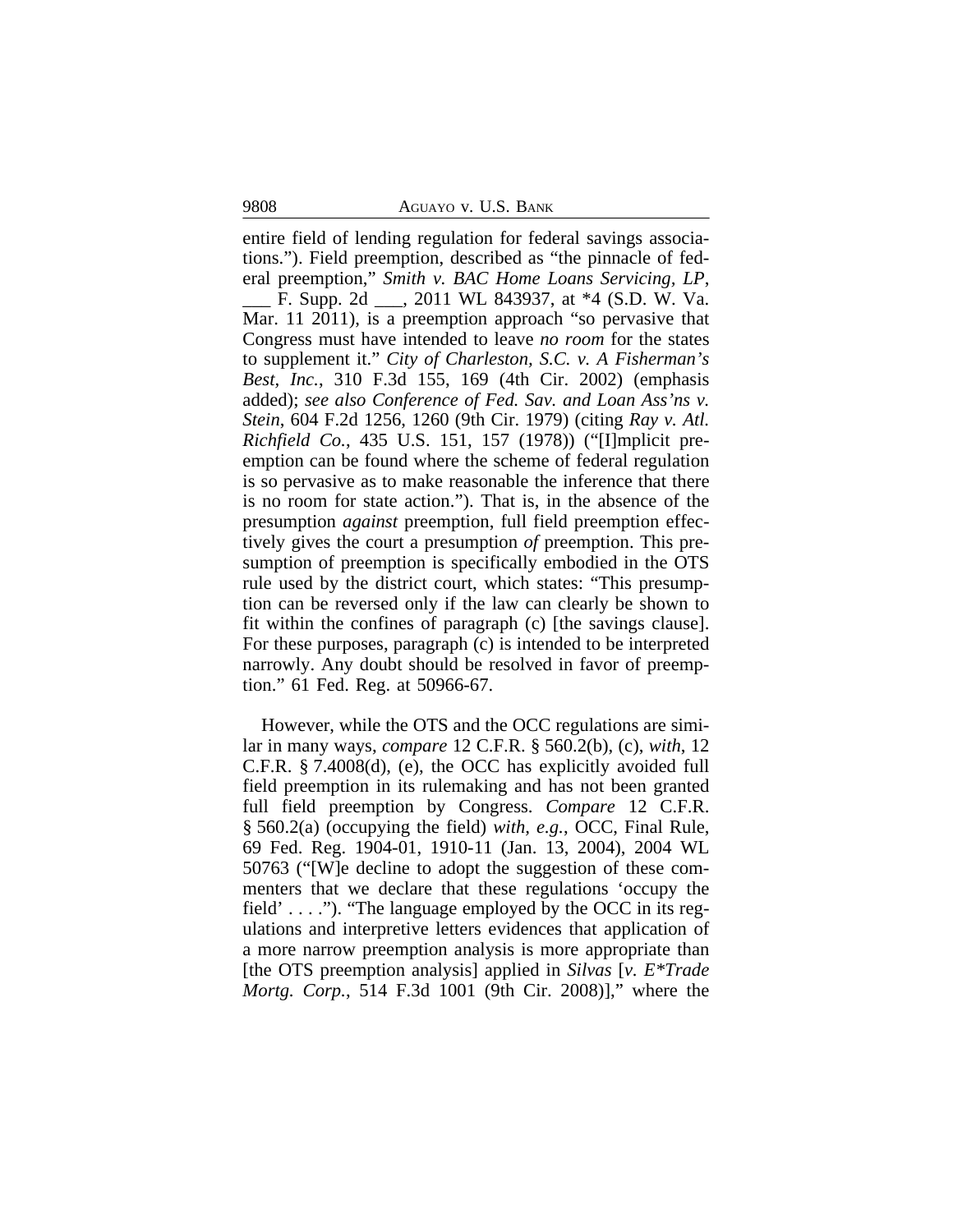OTS "had specifically defined a proper preemption test to be employed." *Gutierrez v. Wells Fargo Bank, N.A.*, 2008 WL 4279550, at \*12 (N.D. Cal. 2008).

Because of this difference in field preemption, courts have been cautious in applying OTS analysis to OCC regulations. *Id.* "Courts have cautioned against wholesale application of an OTS/HOLA analysis in the OCC context." *Davis v. Chase Bank U.S.A., N.A.*, 650 F. Supp. 2d 1073, 1083 (C.D. Cal. 2009). One California court refused to follow an approach similar to the one used by the district court here, drawing a distinction between interpreting an OCC regulation and a congressional statute or OTS regulation issued under the exclusive HOLA "cradle to grave" regulatory authority. *Hood v. Santa Barbara Bank & Trust*, 49 Cal. Rptr. 3d 369, 379 n.5 (Ct. App. 2006). Because OCC regulations are not interpreted under the broad umbrella of field preemption, *Hood* suggested instead that the express preemption provisions in OCC regulations must be considered together with the savings clause something the district court here refused to do. *Id.*; *Aguayo*, 658 F. Supp. 2d at 1233 n.3, 1234.

Instead, the district court followed the OTS-defined preemption analysis. "When applying its own preemption analysis under HOLA, 12 C.F.R. § 560.2, the OTS first considers whether the state law is covered by the list of expressly preempted areas. 61 Fed. Reg. at 50966. If the state law fits in the list of laws preempted, then the analysis is over. *Id.* Courts need not consider whether the state law also fits under the areas listed in the savings clause." *Aguayo*, 658 F. Supp. 2d at 1234. Because the district court had already found the Rees-Levering notices were expressly preempted under the language in 12 C.F.R.  $\S$  7.4008(d)(2)(viii), the district court refused to consider the savings clause language in Subsection (e) that explicitly saves "[r]ights to collect debts" from preemption. *Id.* at 1234.

**[2]** We agree with courts that have refused to apply the OTS preemption analysis when analyzing OCC regulations.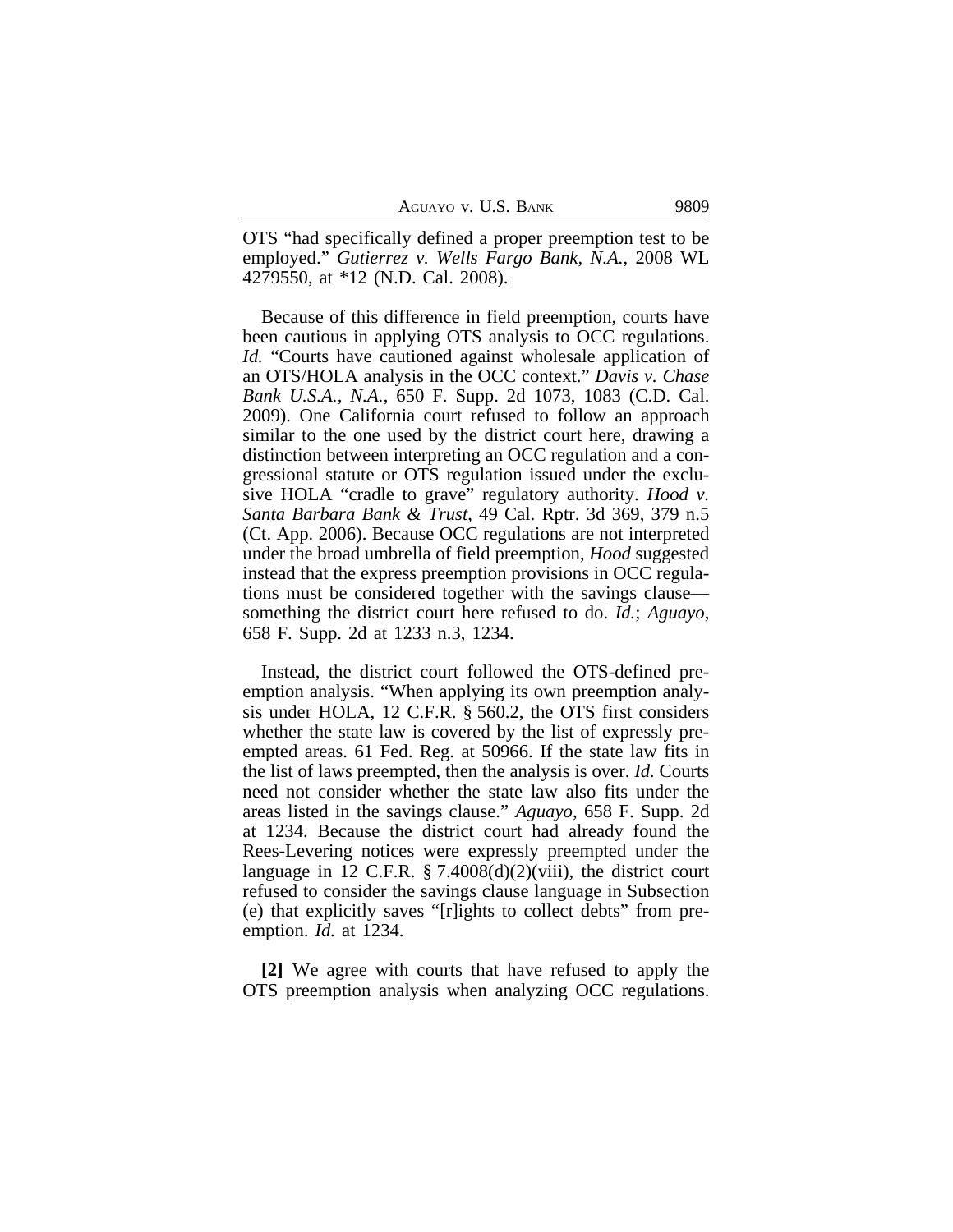The OTS preemption analysis, established under the guise of the full field preemption, allows the OTS to more stringently limit a court's ability to review preemption questions by foreclosing consideration of the savings clause. Furthermore, the OTS, again with the benefit of full field preemption, has instructed that all doubts are to be resolved in favor of preemption. 61 Fed. Reg. at 50966-67.

**[3]** Not so with the OCC which has explicitly disavowed full field preemption. The better course of action with the OCC is to employ the standard canon of construction that requires a reviewing court to read a statute or regulation in its entirety when performing a preemption analysis which, in this case, requires the court to consider both the express preemption and savings clauses together. *Metro. Life Ins. Co.*, 471 U.S. at 739-40. This complete reading of the regulation allows the court to determine the true intent of the regulation.

Furthermore, the district court's reasons for choosing to apply the OTS preemption analysis, though well intentioned, do not account for a significant but subtle distinction between the OTS and OCC regulations. The district court noted the regulations considered in *Crespo* and in this case are "strikingly similar" and the list of state laws preempted in both regulations is "nearly identical." *Aguayo*, 658 F. Supp. 2d at 1234. The court also stated: "The same is true with state laws not preempted." *Id.* This last point is not accurate.

While the list of preempted state laws is substantially similar and each regulation contains a "savings clause" of state laws that are not preempted, Section 7.4008(e)(4) of the OCC regulation explicitly saves state laws regarding "rights to collect debts." The corresponding OTS savings clause, 12 C.F.R. § 560.2(c), makes no such preemption exception. When the savings clause speaks to the very topic of the state law being considered—collection of a debt through repossession—and without a specific mandate to conduct the preemption analysis in the narrow form established by the OTS, it is logical that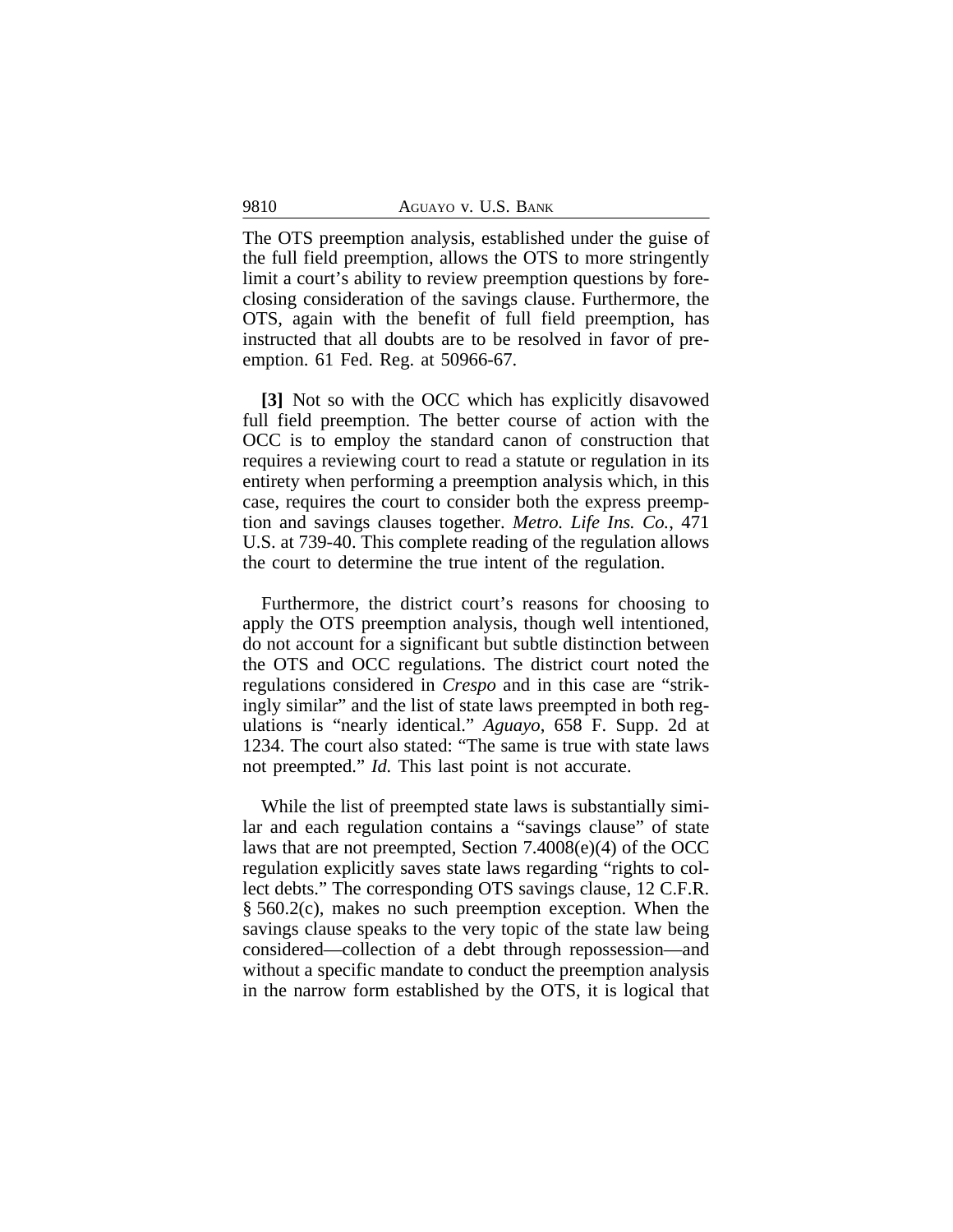we should consider the entirety of the regulation in order to understand its purpose. *See Pilot Life Ins. Co.*, 481 U.S. at 51.

#### **2.** *Savings Clause*

Turning to the savings clause, we take guidance from the OCC itself with respect to the agency's purpose for excluding state debt collection laws from preemption. When discussing the language differences between the proposed rule and final adopted rule in Section 7.4008, the OCC stated:

One category of state law included in the proposed list of state laws generally not preempted was 'debt collection.' Consistent with Supreme Court precedents addressing this type of state law, we have revised the language of the final rule to refer to national banks' 'right to collect debts.'

69 Fed. Reg. at 1912 (footnote omitted). The OCC's reference to Supreme Court precedent was *National Bank v. Commonwealth*, 76 U.S. (9 Wall.) 353, 362 (1869), which held national banks "are subject to the laws of the State, and are governed in their daily course of business far more by the laws of the State than of the nation. . . . Their acquisition and transfer of property, their right to collect their debts, and their liability to be sued for debts, are all based on State law." *See also Atherton v. Fed. Deposit Ins. Corp.*, 519 U.S. 213, 222-23 (1997) ("[F]ederal banks 'are subject to the laws of the State, and are governed in their daily course of business far more by the laws of the State than the nation.' ") (quoting *Nat'l Bank*, 76 U.S. (9 Wall.) at 362)).

**[4]** Indeed, despite U.S. Bank's arguments to the contrary, debt collection, and specifically the right to repossess property that is the subject of a secured transaction, has deep roots in common law and remains a fixture of state, not federal, law. *See Adams v. S. Cal. First Nat'l Bank*, 492 F.2d 324, 330 nn.11-12 (9th Cir. 1973) (citing cases and discussing the his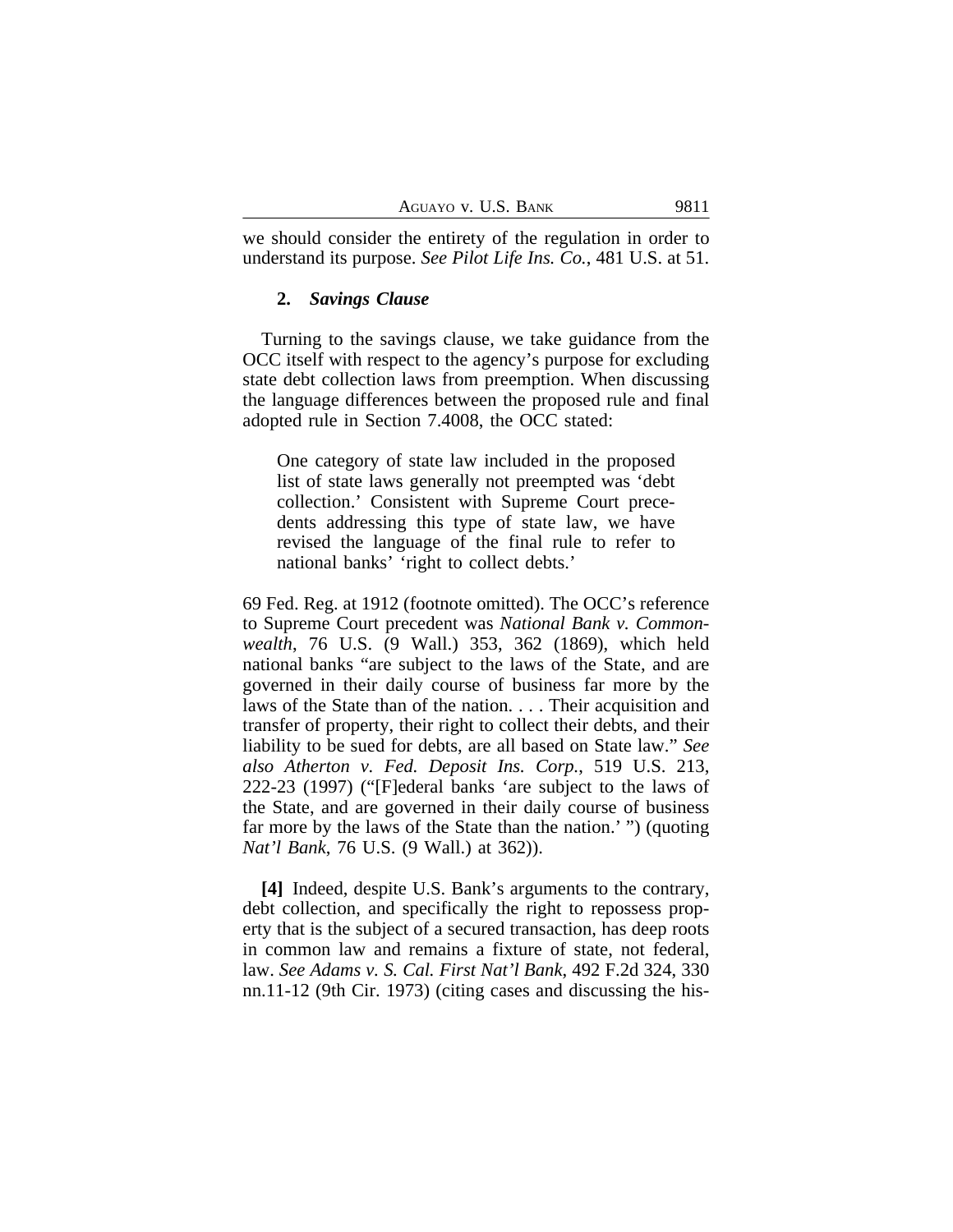tory of self-help repossession in common law and eventual codification in the California Commercial Code). In virtually every state, laws governing repossession of property are found in that particular state's adoption of some or all of the Uniform Commercial Code ("UCC"). *See* 1 Eldon H. Reiley, *Security Interests in Personal Property* §§ 1.1, 1.3 (2010) (describing the combination of private and quasi-public bodies that produce the uniform code, which in turn is adopted by individual state legislatures).

Oddly, U.S. Bank does not dispute that it is subject to the UCC, despite its purpose as a model code that is ultimately only effective when adopted as state law. However, U.S. Bank, citing an OCC interpretive letter, argues it is subject to the UCC, and therefore state law, only when a state chooses to adopt the UCC in its true "uniform" model code structure but not when a state, such as California, chooses to modify sections of the UCC through its legislative actions. OCC Interpretive Letter No. 1005, 2004 WL 3465750 (June 10, 2004).

This argument fails for two reasons. First, the OCC interpretative letter is narrowly tailored to answer the question of whether the uniform UCC provisions are preempted—it explicitly does not address "non-uniform provisions that individual states may adopt and elect to include in the body of their state commercial code." OCC Interpretive Letter No. 1005, at n.2. That is, U.S. Bank cannot use the OCC's letter to claim that the OCC has stated it is only subject to the UCC if it is adopted in an unmodified form.

Second, U.S. Bank's argument goes too far. What, if any, law would apply to U.S. Bank's post-repossession actions in the state of California? It would not be bound by state law as enacted by the California legislature, nor would it be operating under any specific federal law because no federal law governs self-help repossession. Tellingly, U.S. Bank fails to identify what law applies with respect to repossessions and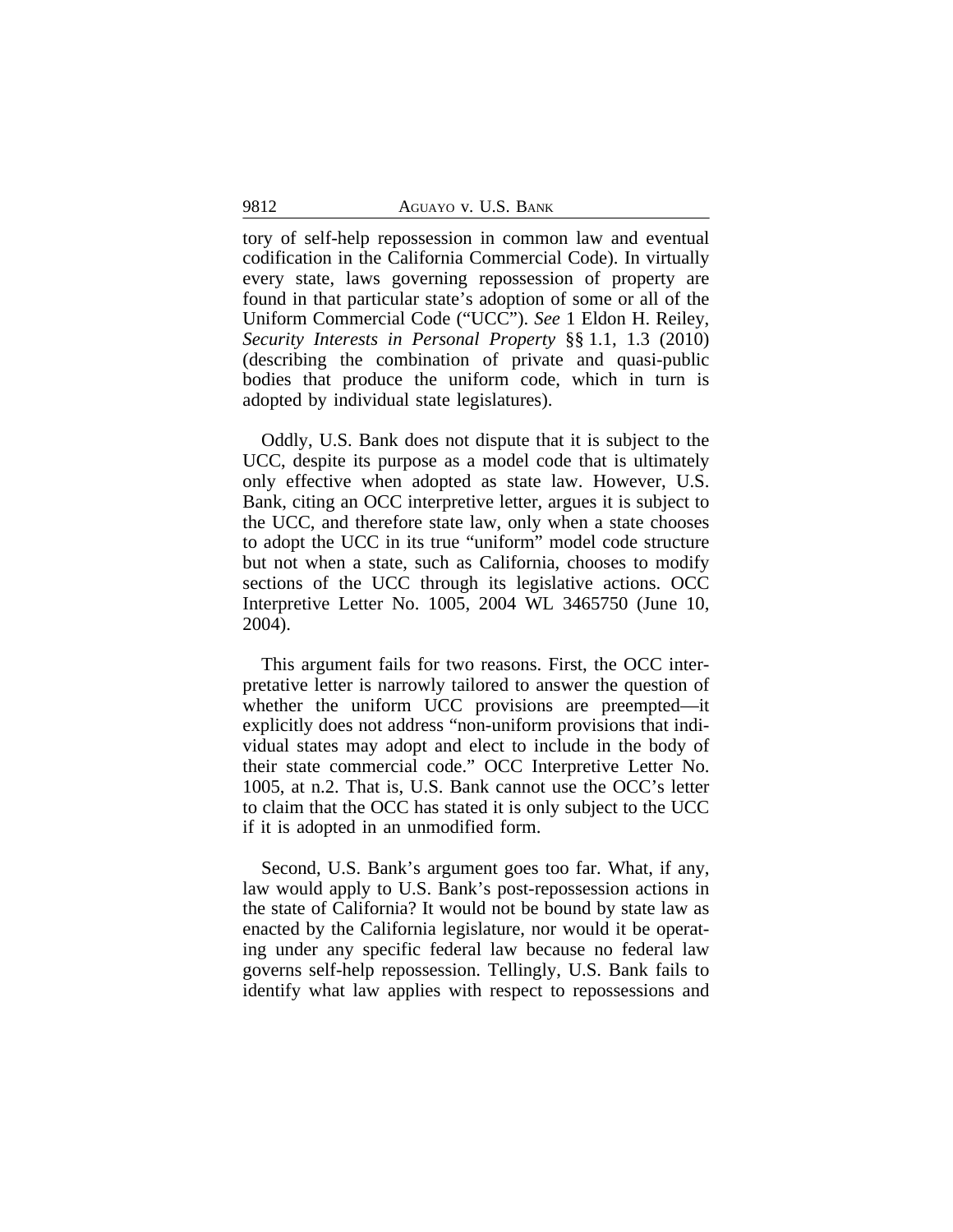| AGUAYO V. U.S. BANK | 9813 |
|---------------------|------|
|---------------------|------|

the notices due a borrower after a repossession when a state chooses to adopt a nonuniform version of the UCC.

**[5]** While the OCC could have included a clear indication of its intent to preempt debt collection documents, instead it used a vague "credit-related document" term in the express preemption subsection. The OCC's discussion of its implementation of Section 7.4008 makes clear that the OCC contemplated debt collection activities but explicitly intended to save them from preemption. This is so because, after promulgating the preemption rule, the OCC explained that the regulation's savings clause language was intended to preserve "undiscriminating" state laws "that form the legal infrastructure for conducting a banking or other business"—i.e., state laws that do not discriminate against banks and that instead apply equally to banks and other businesses. Statement of John D. Hawke, Jr., Comptroller of the Currency, Before the S. Comm. on Banking, Hous. & Urban Affairs, on Federal Preemption of State Laws, Washington, D.C., Sept. 2004, 23 OCC Q.J. 69, 2004 WL 3418806, at \*3 (comments regarding recently promulgated OCC regulations); *see also* 69 Fed. Reg. at 1910-11, 1913.

U.S. Bank effectively concedes that the Rees-Levering repossession notice requirements do not discriminate against national banks. The Act applies to any defaulted car loan repossession, irrespective of who made the initial car loan, whether it was a local lender such as the dealership, a California state lender, or a national bank.

**[6]** Despite all the foregoing, U.S. Bank insists the challenged sections of the Rees-Levering Act do not fall under the umbrella of its "right to collect debts." 12 C.F.R.  $\S$  7.4008(e)(4). Nothing could be further from the truth—U.S. Bank chose to use its right of self-help repossession under California state law to repossess Aguayo's car. The bank notified Aguayo of the debt due, with general instructions on ways to repay the debt, closely, but not completely, tracking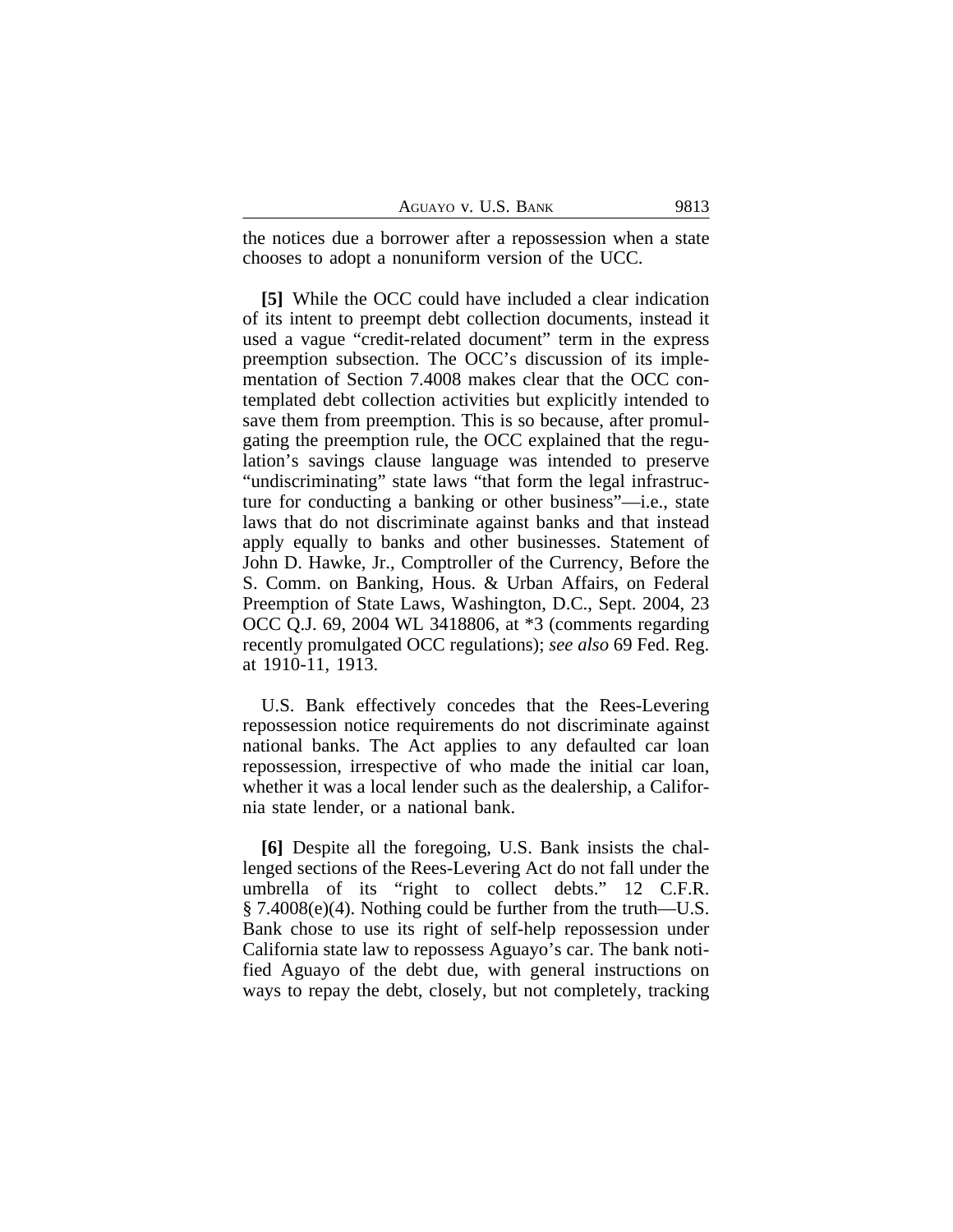Rees-Levering's specific requirements. Now that it has sold Aguayo's car, U.S. Bank wishes to collect the remainder of the debt, yet now claims that while it could act under color of state law, or at least the uniform provisions of the UCC, in repossessing Aguayo's car, it no longer needs to comply with state law in collecting the remaining debt owed. We disagree. Section 2983.2 of the Rees-Levering Act is a state law, directed toward a lender's debt collection, requiring that the lender inform the borrower of the full amount of his or her "indebtedness evidenced by the contract" or "liability," Cal. Civ. Code  $\S 2983.2(a)(1)$ , (8), and therefore falls squarely within the OCC savings clause.

U.S. Bank's final argument is that the introductory language of the savings clause (state laws "apply to national banks to the extent that they only incidentally affect the exercise of national banks' non-real estate lending powers") precludes application of the clause because the Rees-Levering provisions do more than "incidentally affect" lending powers. Specifically, because the Rees-Levering provision bars U.S. Bank from recovering a deficiency for failing to comply with the Rees-Levering notice requirements, the Act "affects the very core of U.S. Bank's lending operations."

While it is true the Rees-Levering provisions affect U.S. Bank in some ways, we do not agree that they affect the bank's *lending* operations. There is no loan at this juncture, but merely an outstanding debt U.S. Bank has sought to recover using a remedy provided for under state law. While U.S. Bank may argue that any law that affects its ability to recover a debt necessarily affects its lending operations, that type of rule would swallow all laws—every action by the bank, due to the nature of its business, affects its ability to attract, manage, and disburse capital, and could be said to "affect" its lending operations. The bank cannot now claim its use of the state law remedy of repossession to recover a debt is permissible but then claim the same regulation that gives the bank the power to use the remedy also affects the very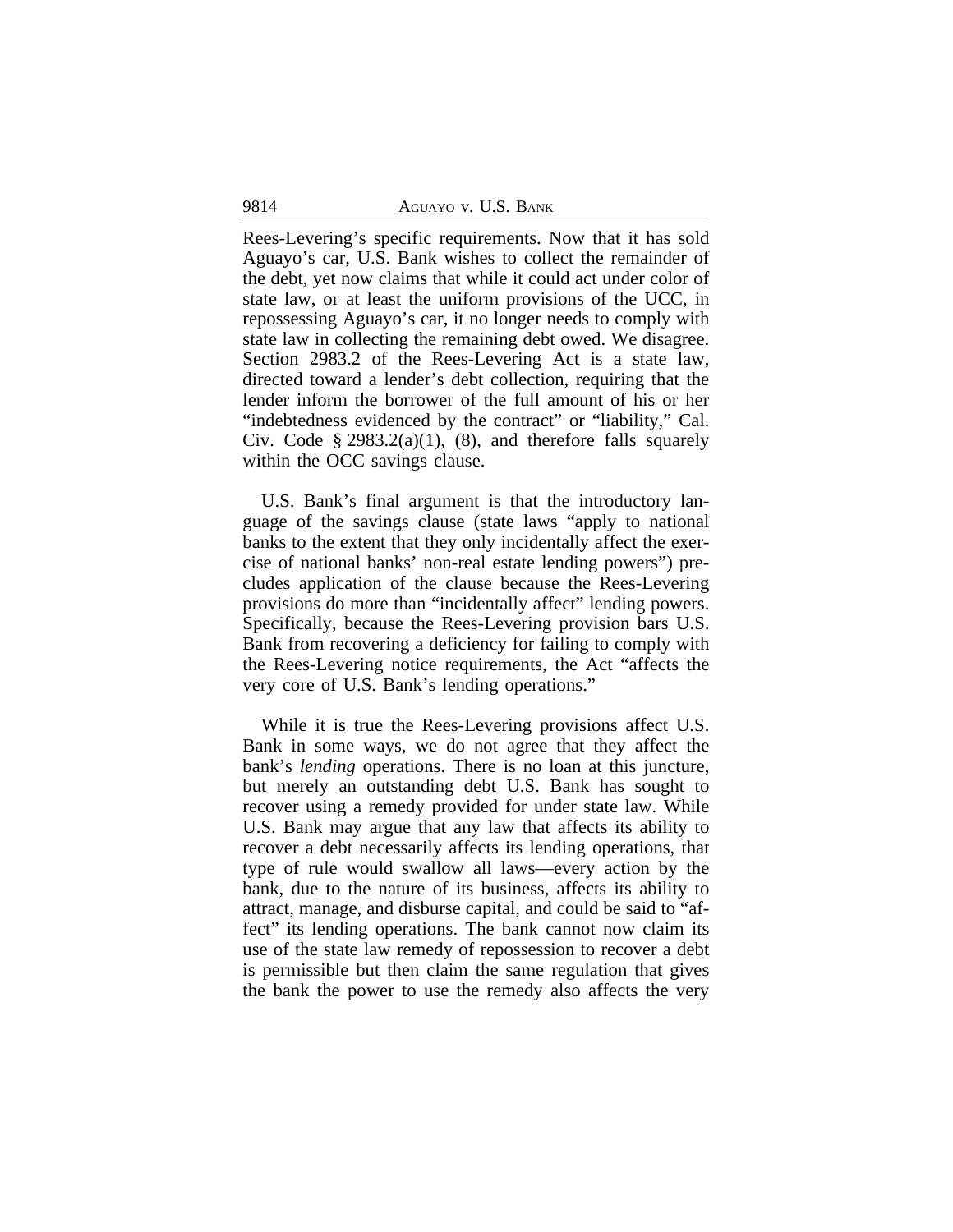core of its lending operations. Instead, as stated by the OCC, "the commercial law framework essential for conducting any business, including the business of banking, continues to apply to the operations of national banks." OCC Interpretive Letter 1082, at n.12, 2007 WL 5393636 (May 17, 2007).

## **3.** *Express Preemption Clause*

While we have determined the savings clause applies with respect to the Rees-Levering Act's post-repossession notice requirements because it is a state law regarding "rights to collect debts," 12 C.F.R. § 7.4008(e)(4), our inquiry does not end there. Viewing the regulation as a whole, as discussed above, the savings clause does not act independently. Instead, the savings clause is viewed in conjunction with the express preemption clause in Section 7.4008(d). The district court erred when it held the Rees-Levering post-repossession notices were expressly preempted—that notices were "disclosures" and "credit-related documents" under the terms of Section 7.4008(d)(2)(viii).

#### **a.** *"Disclosure"*

With little fanfare, the district court stated the "Rees-Levering post-repossession notice standards are undoubtedly disclosure requirements." We disagree.

When performing statutory interpretation, "words are uniformly presumed, unless the contrary appears, to be used in their ordinary and usual sense, and with the meaning commonly attributed to them." *Caminetti v. United States*, 242 U.S. 470, 485-86 (1917). Because OCC regulations carry the same weight as federal statutes, this interpretation rule is equally applicable here. *Hillsborough Cnty. v. Automated Med. Labs., Inc.*, 471 U.S. 707, 713 (1985).

Applying the rule, "disclosure" is commonly defined as a "revelation," or an act of "disclosing" or "expos[ing]" some-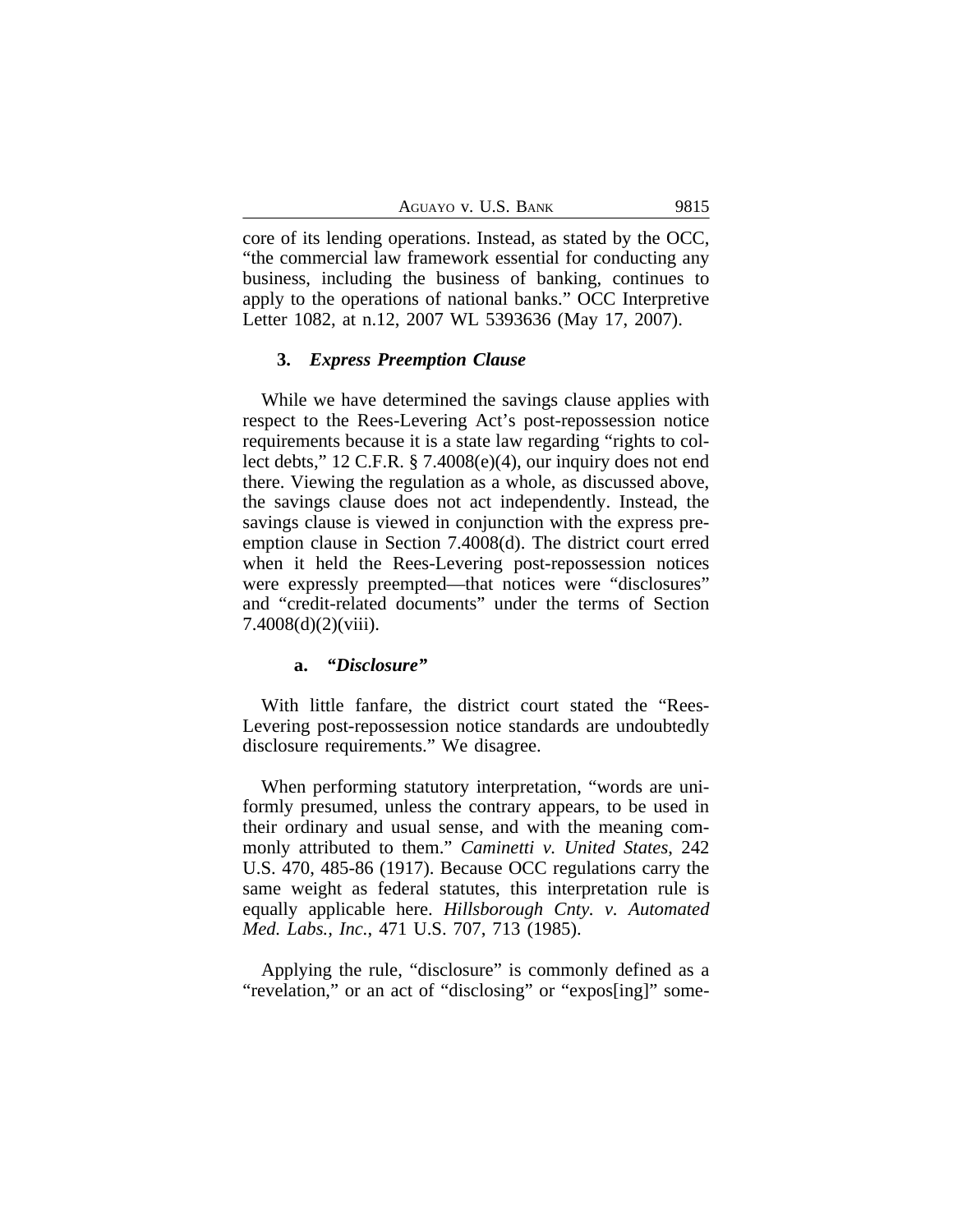thing that had previously been kept secret. *Merriam-Webster's Dictionary of Law* (1996); *American Heritage Dictionary of the English Language* (4th ed. 2000). On the other hand, a "notice" is "a notification or communication of a fact, claim, demand, or proceeding," *Merriam-Webster's Dictionary of Law* (1996), or "information about a future event; warning; announcement . . . advance notification of intention to end an arrangement, contract." *Collins English Dictionary — Complete & Unabridged* (10th ed. 2009).

**[7]** While subtle, these differences are significant. Comparing the initial loan documents Aguayo signed, and the postrepossession documents U.S. Bank sent to Aguayo, these words would not be used interchangeably. That is, we would not say the document describing the initial terms of a loan is a "notice," nor would we say a post-repossession document requiring payment is a "disclosure." Rather, it would be exactly the opposite. The term "disclosure" is commonly used to refer to an informational statement of terms prior to entering a transaction; something a borrower like Aguayo would have received when signing the contract. A notice, on the other hand, is a specific communication of a claim or demand submitted to a party in the course of, or at the conclusion of, a transaction, much like the document Aguayo received demanding payment after the repossession of his car.

**[8]** The district court erred by glossing over this distinction, summarily concluding that documents containing certain information about how to redeem or reinstate the secured property "are undoubtedly disclosure requirements." *Aguayo*, 658 F. Supp. 2d at 1232. The first page of the U.S. Bank document sent to Aguayo clearly indicates that it is a "Notice," not a disclosure, of the plan to sell the car, and goes on to state a warning and a conditional demand that even if the bank sells the car, he may still owe U.S. Bank money. This makes sense because it certainly could not have been a "revelation" to Aguayo that U.S. Bank planned to sell the repossessed car and it was most certainly a warning about a future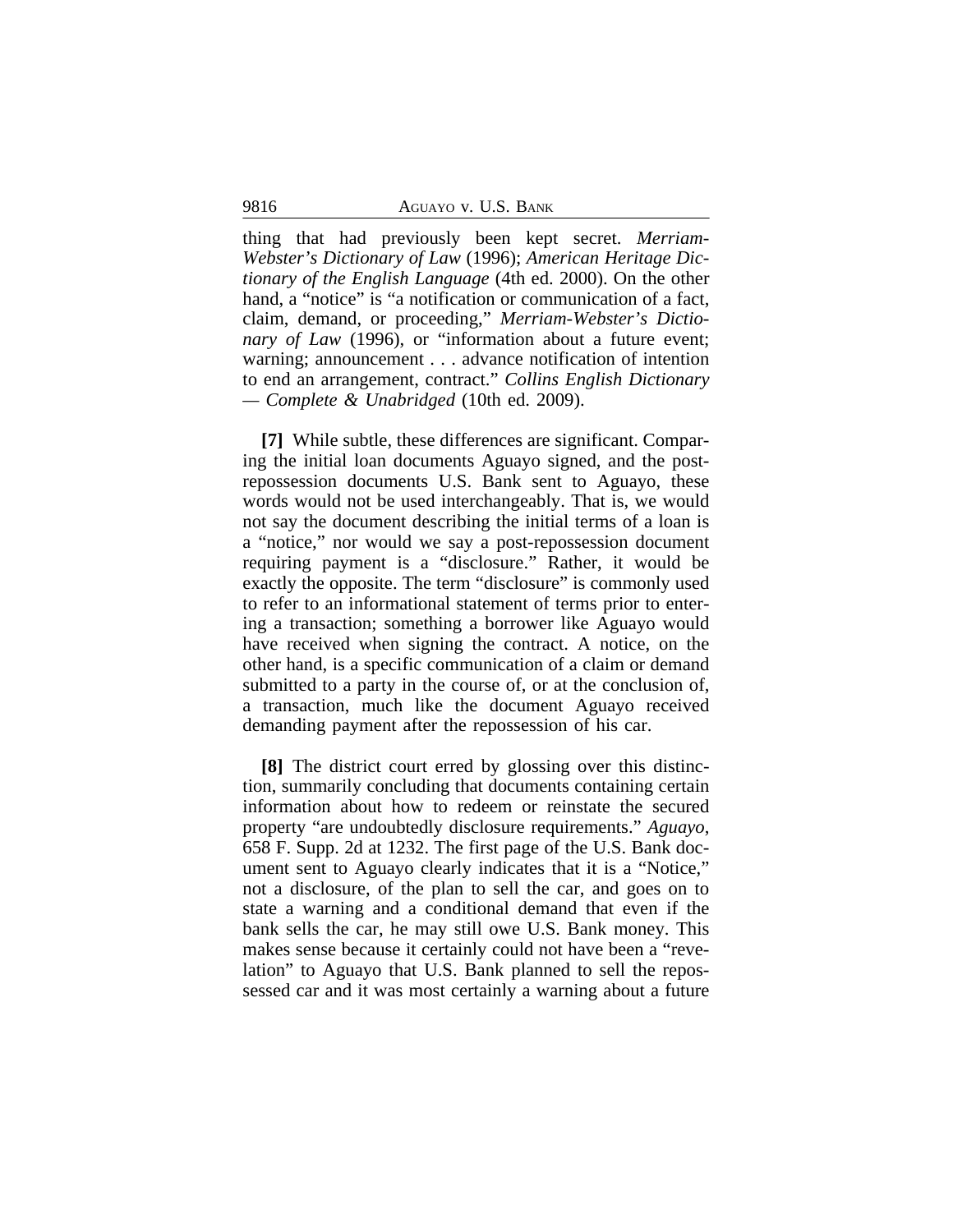event that evidences U.S. Bank's intent to end the contractual relationship—all of which supports the conclusion that this was a notice, not a "disclosure."

Attached to the Notice was the Redemption Letter at issue. The letter contains two boxes with itemized amounts, detailing the respective amounts Aguayo could have paid U.S. Bank to either reinstate his contract or redeem the car. The letter also contains warnings that if he chose to do neither, he may be subject to suit and liable for any remaining deficiencies after the car is sold. This letter, instead of being an offer or "disclosure" of terms, is simply a more detailed demand for payment as stated in the first page of the Notice—either Aguayo pays one calculated amount to continue the relationship in accordance with the existing contract terms, or he pays a different amount to satisfy the existing contract and end the relationship. If he fails to do either, the car will be sold and Aguayo would be required to pay any deficiency.

This usage of "notice" is supported by the relevant sections of the UCC. U.S. Bank admits that the UCC, as uniformly adopted and codified in state law, is not subject to preemption. OCC Interpretive Letter No. 1005. The UCC requirements for repossession, which were adopted by California, explicitly require the secured party to send a "notification," not a disclosure, prior to selling collateral. *See* UCC §§ 9- 611-9-614; Cal. Com. Code §§ 9611-9614.

# **b.** *"Credit-Related Document"*

After quickly concluding the Rees-Levering notice requirements are "disclosures" under Section 7.4008(d)(2)(viii), the district court considered whether such a notice is an "other credit-related document." *Aguayo*, 658 F. Supp. 2d at 1232. Relying again on the analysis in *Crespo*, the district court held the Rees-Levering notice requirements were expressly preempted because the post-repossession notice was a "creditrelated document." *Id.* at 1233.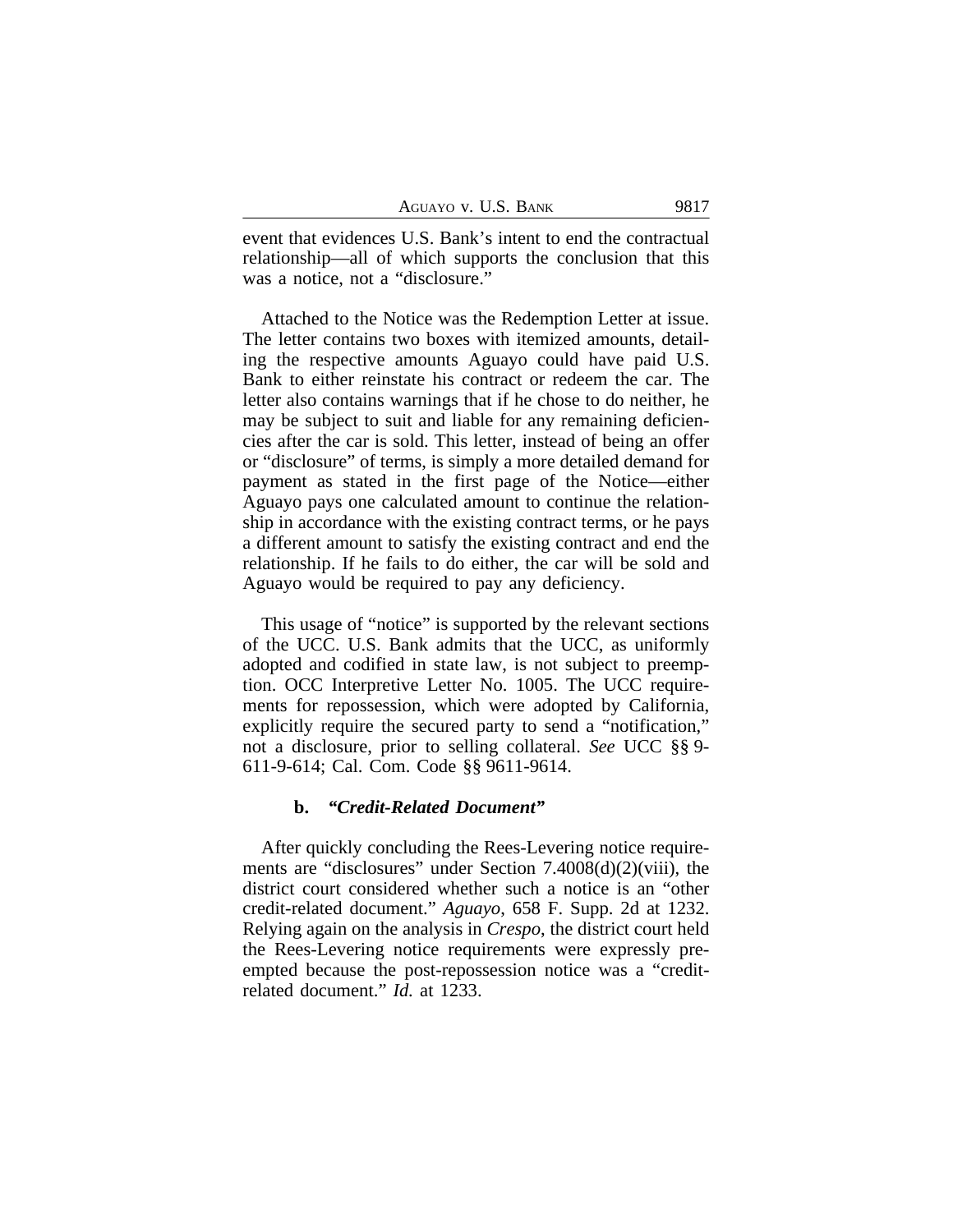The pertinent section of the OTS regulation in *Crespo* preempts state laws pertaining to:

(9) Disclosure and advertising, including laws requiring specific statements, information, or other content to be included in credit application forms, credit solicitations, billing statements, credit contracts, or other credit-related documents and laws requiring creditors to supply copies of credit reports to borrowers or applicants.

# 12 C.F.R. § 560.2(b).

Holding that a post-repossession notice is an "other creditrelated document," *Crespo* stated: "[T]he purpose of such a notice is to notify a debtor that his or her credit was revoked and that the collateral with which the debtor secured the credit is being sold, as well as to inform the debtor what he or she needs to pay in order to restore his or her credit." *Crespo*, 580 F. Supp. 2d at 623.

**[9]** There is no doubt that the OCC regulation at issue here is similar to the language in *Crespo*. For comparison, the operative part of the OCC regulation states:

(viii) Disclosure and advertising, including laws requiring specific statements, information, or other content to be included in credit application forms, credit solicitations, billing statements, credit contracts, or other credit-related documents.

12 CFR § 7.4008(d)(2)(viii). The question then is whether the "other credit-related documents" language, both standing alone and when read with the other sections of Section 7.4008, was intended to preempt debt collection notices.

Generally, all the words used in a list should be read together and given related meaning when construing a statute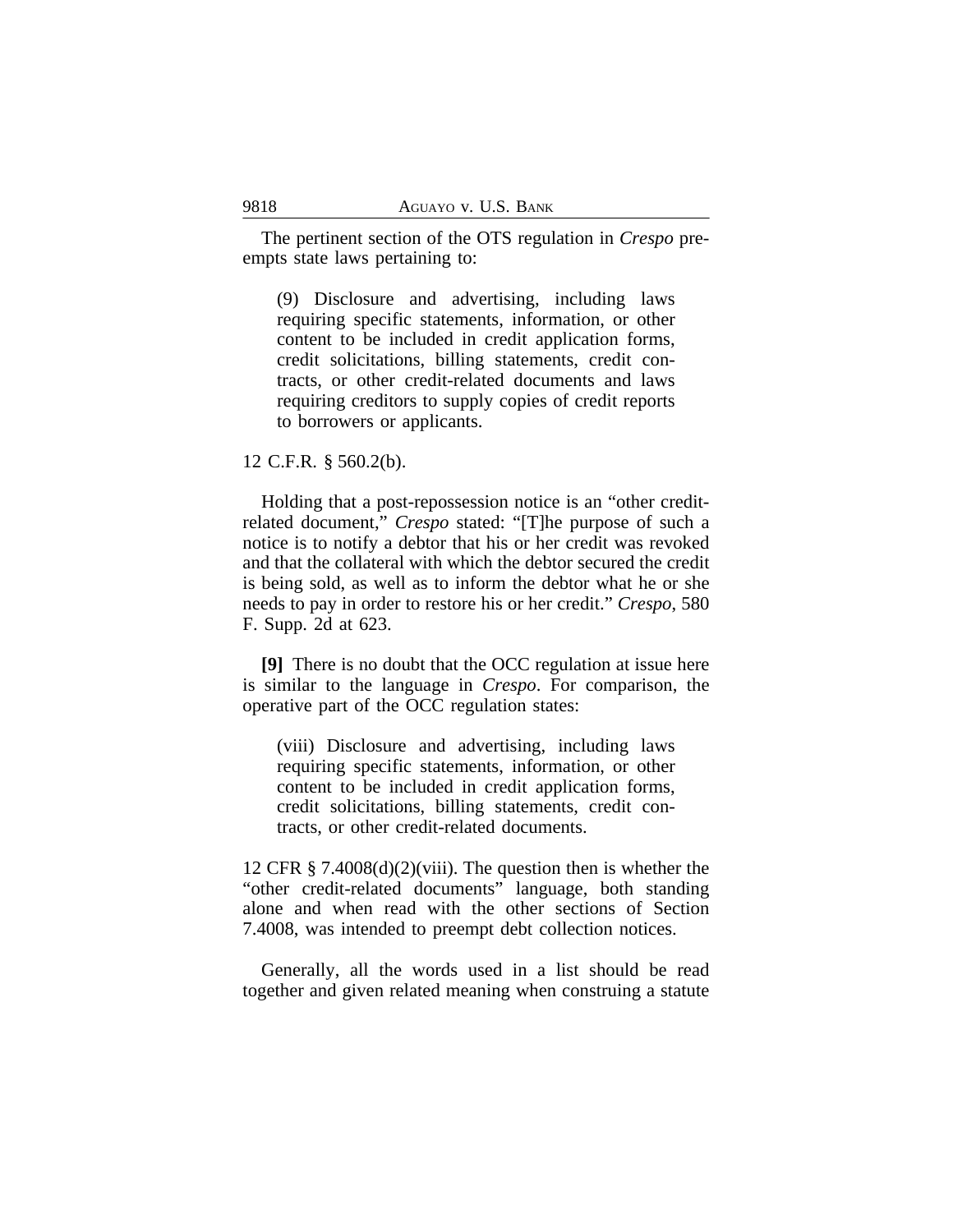AGUAYO V. U.S. BANK 9819

or regulation. *Schreiber v. Burlington N., Inc.*, 472 U.S. 1, 8 (1985) (quoting *Sec. Indus. Ass'n v. Bd. of Governors, FRS*, 468 U.S. 207, 218 (1984)). The choice and arrangement of words in the OCC regulation, starting with "[d]isclosure and advertising" and followed by "including," indicate that the later words are meant to be examples of types of disclosure and advertising—two words that generally mean to present information to the public, particularly before or in the process of consummating a transaction. The next terms listed—credit applications and solicitations, credit contracts and billing statements—are all documents that embody a credit application, solicitation, and ongoing lending relationship between a lender and borrower. The final clause, "other credit-related document[ ]," seems to act as a catch-all term to describe any other documents that may be used in an ongoing lending relationship.

In contrast, the Rees-Levering notification at issue was sent after the lending relationship had ended—the car had been repossessed, the lender was preparing to sell it, and the lender's primary concern was now recovery of a debt. U.S. Bank was no longer advertising, disclosing, or offering terms upon which it would like to strike a deal with Aguayo. Rather, it was simply stating the debt owed and attempting to collect that amount from Aguayo. Had the OCC wanted to expand the term "other credit-related document" to debt collection notices, it certainly could include a clear indication of its intent to do so. As discussed above, the OCC's discussion of its implementation of Section 7.4008 makes clear that the OCC specifically contemplated exemption of debt collection from preemption. There is no reason to now second guess the OCC's choice of terms.

**[10]** Review of the OTS regulation language analyzed in *Crespo*, and relied on by the district court, provides additional support that the inclusion of "other credit-related documents" was not meant to include post-repossession notices, but instead was intended to refer to documents commonly used in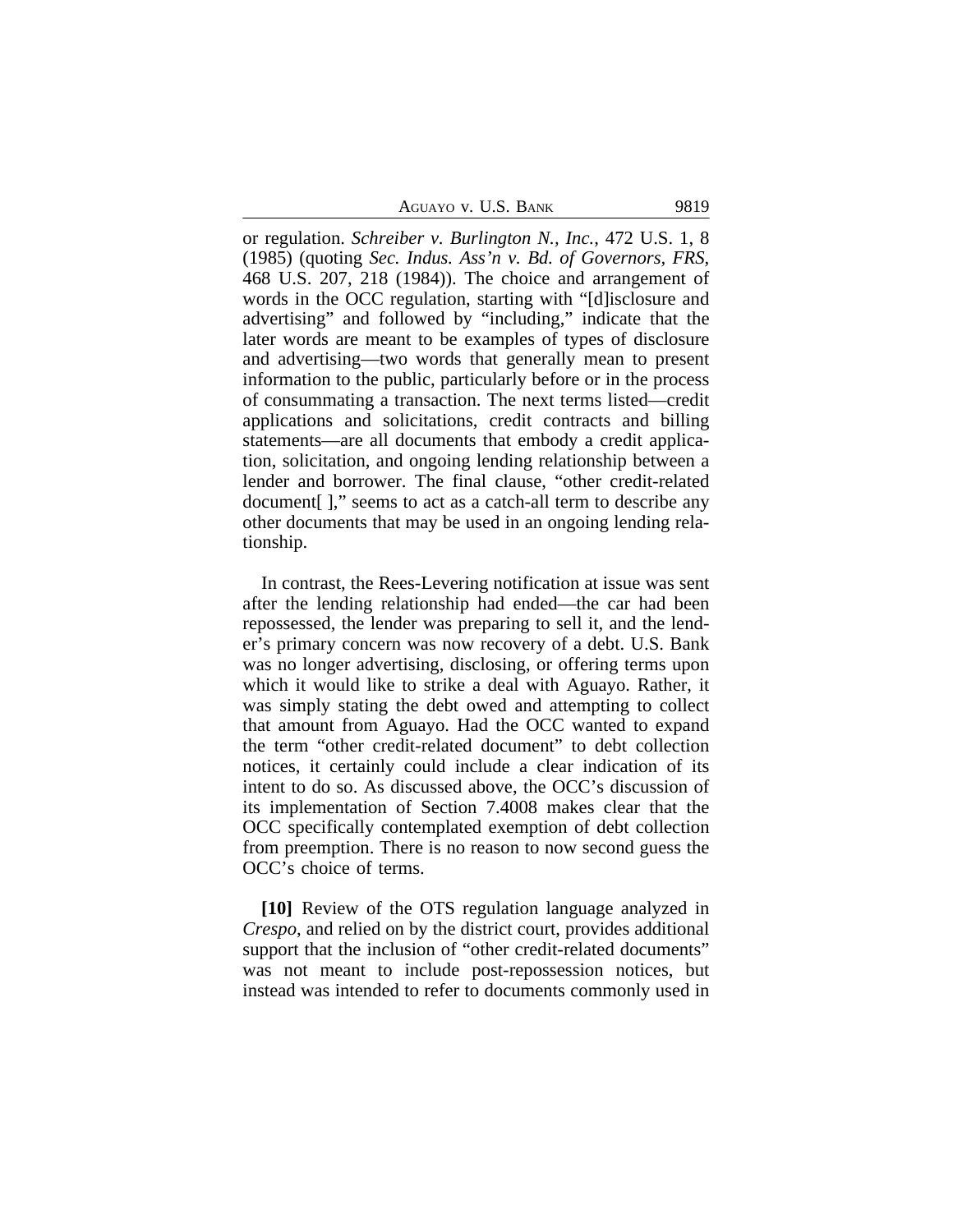establishing and maintaining an ongoing credit relationship. Unlike the OCC section, the similar OTS regulation provides additional context for that term, stating, "other credit-related documents *and laws requiring* creditors to supply copies of credit reports to borrowers or applicants." 12 C.F.R. § 560.2(b)(9) (emphasis added).

Unlike the preceding terms, the additional "and laws requiring . . ." clause is not set off by commas to indicate it was meant to be a separate category but was meant to be read together with "other credit-related documents." Traditionally, credit reports are obtained or supplied at the creation of a credit relationship and perhaps offered to a credit applicant when he or she is refused credit. *See* 12 C.F.R. pt. 202, app. C. There is little basis for supplying a credit report to an individual whose property has already been repossessed and whose lending relationship has ended. Though the court in *Crespo* did not consider this additional language or whether it modified the "other credit-related documents" term, it is difficult to discern an intent to extend the meaning of other credit-related documents to post-repossession notices when viewed in context with the other listed documents.

**[11]** Reading the express preemption and savings clauses together, we conclude that the Rees-Levering postrepossession notices are not preempted under the regulation's vague terms "disclosure" and "other credit-related documents" in light of the savings clause that clearly exempts a state's "rights to collect debts." The district court's broad reading of the terms "disclosure" and "other credit-related documents" would effectively preempt *any* document related to debt collection, something the OCC was acutely aware of when deliberately choosing the final language of the preemption rule to save such state laws. *See* 69 Fed. Reg. at 1912.

#### **IV. CONCLUSION**

For the reasons set forth above, we **REVERSE** the ruling granting Defendant U.S. Bank's Motion to Dismiss, and